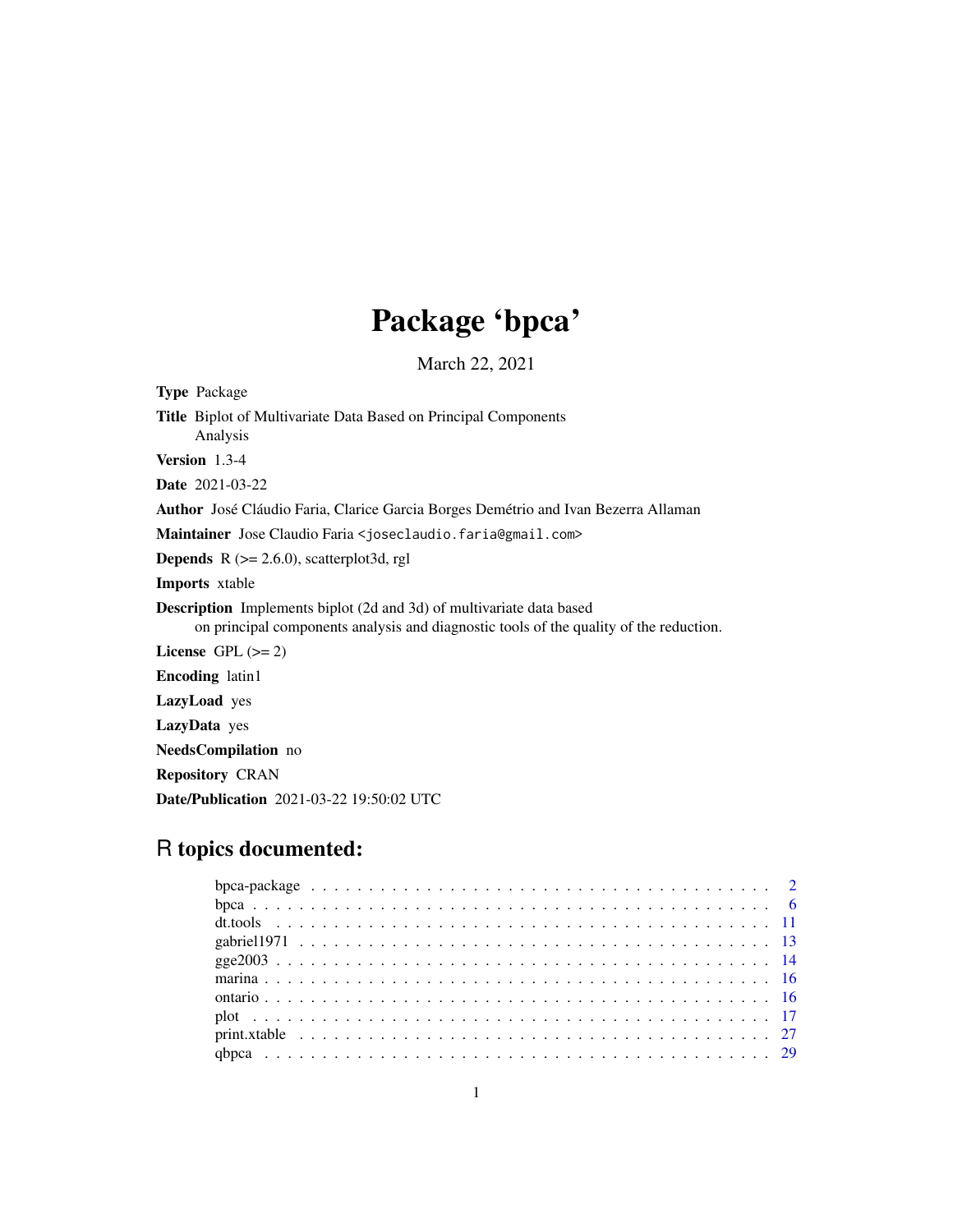# <span id="page-1-0"></span>2 bpca-package

| Index |  |  |  |  |  |  |  |  |  |  |  |  |  |  |  |  |  |  |  |
|-------|--|--|--|--|--|--|--|--|--|--|--|--|--|--|--|--|--|--|--|
|       |  |  |  |  |  |  |  |  |  |  |  |  |  |  |  |  |  |  |  |
|       |  |  |  |  |  |  |  |  |  |  |  |  |  |  |  |  |  |  |  |
|       |  |  |  |  |  |  |  |  |  |  |  |  |  |  |  |  |  |  |  |
|       |  |  |  |  |  |  |  |  |  |  |  |  |  |  |  |  |  |  |  |

bpca-package *Biplot of Multivariate Data Based on Principal Components Analysis*

#### Description

Implements biplot (2d and 3d) and diagnostic tools of the quality of the reduction.

#### Author(s)

José Cláudio Faria (<joseclaudio.faria@gmail.com>) Clarice Garcia Borges Demétrio (<clarice@esalq.usp.br>) and Ivan Bezerra Allaman (<ivanalaman@gmail.com>)

# References

Gabriel, K. R. (1971) The biplot graphical display of matrices with application to principal component analysis. *Biometrika* 58, 453-467.

Galindo Vilardón, M. P. (1986) Una alternativa de representación simultánea: HJ-Biplot. *Qüestiió*, 10(1):13-23, 1986.

Johnson, R. A. and Wichern, D. W. (1988) *Applied multivariate statistical analysis*. Prentice-Hall, Inc., Upper Saddle River, NJ, USA, 6 ed.

Gower, J.C. and Hand, D. J. (1996) *Biplots*. Chapman & Hall.

Yan, B. W. and Kang, M. S. (2003) *GGE biplot analysis: a graphical tool for breeders, geneticists, and agronomists*. CRC Press, New York, 288p.

```
##
## Grouping objects with different symbols and colors - 2d and 3d
##
dev.new(w=6, h=6)
oask <- devAskNewPage(dev.interactive(orNone=TRUE))
## Not run:
# 2d
plot(bpca(iris[-5]),
    var.factor=.3,
    var.cex=.7,
    obj.names=FALSE,
```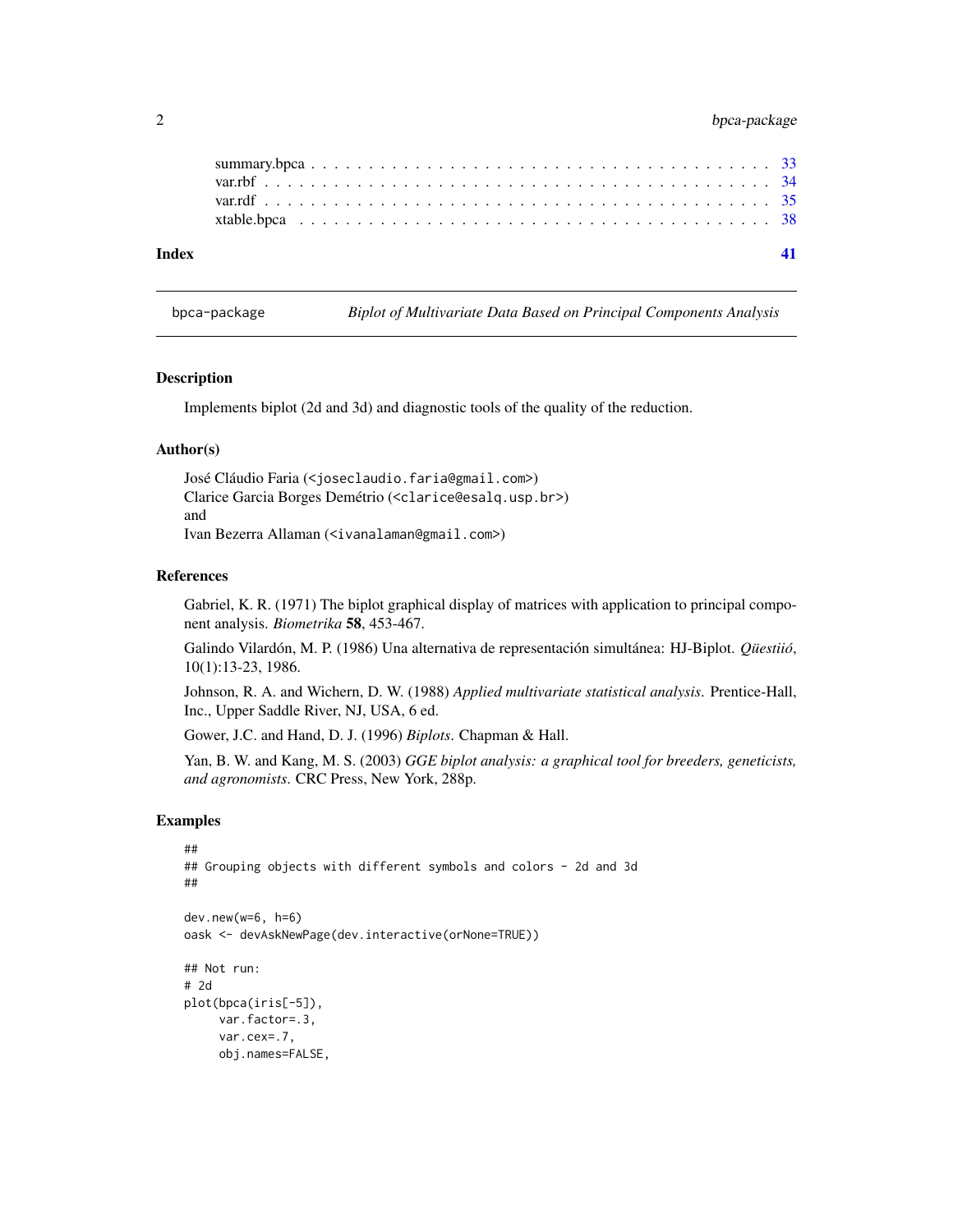```
obj.cex=1.5,
     obj.col=c('red', 'green3', 'blue')[unclass(iris$Species)],
     obj.pch=c('+', '*', '-')[unclass(iris$Species)])
# 3d static
plot(bpca(iris[-5],
          d=1:3),
     var.factor=.2,
     var.color=c('blue', 'red'),
     var.cex=1,
     obj.names=FALSE,
     obj.cex=1,
     obj.col=c('red', 'green3', 'blue')[unclass(iris$Species)],
     obj.pch=c('+', '*', '-')[unclass(iris$Species)])
# 3d dynamic
plot(bpca(iris[-5],
          method='hj',
          d=1:3),
     rgl.use=TRUE,
     var.col='brown',
    var.factor=.3,
    var.cex=1.2,
     obj.names=FALSE,
     obj.cex=.8,
     obj.col=c('red', 'green3', 'orange')[unclass(iris$Species)],
     simple.axes=FALSE,
     box=TRUE)
## End(Not run)
##
## New options plotting
##
plot(bpca(ontario))
# Labels for all objects
(obj.lab <- paste('g',
                  1:18,
                  sep=''))
# Giving obj.labels
plot(bpca(ontario),
    obj.labels=obj.lab)
# Evaluate an object (1 is the default)
plot(bpca(ontario),
     type='eo',
     obj.cex=1)
plot(bpca(ontario),
     type='eo',
     obj.id=7,
```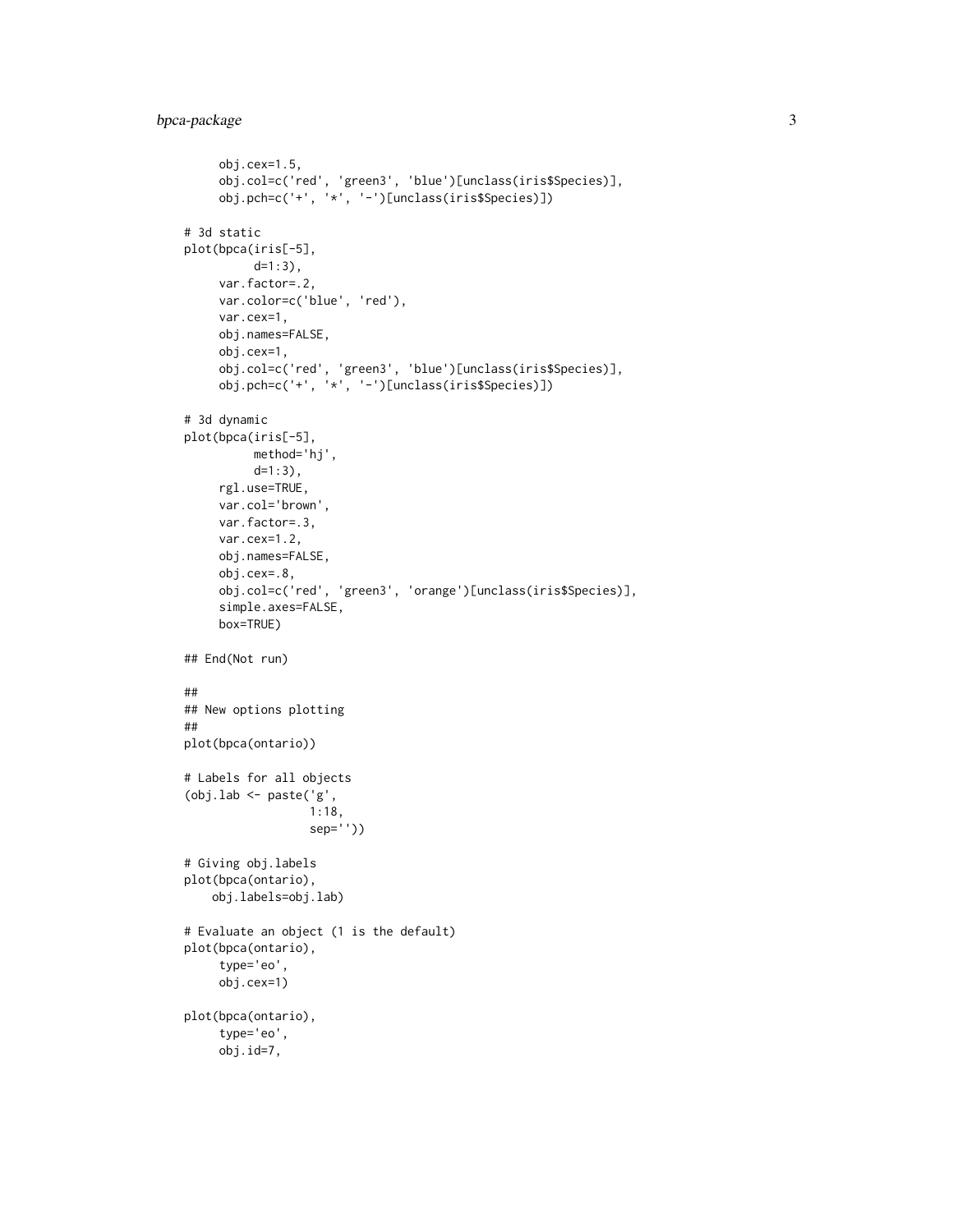4 bpca-package

```
obj.cex=1)
# Giving obj.labels
plot(bpca(ontario),
     type='eo',
     obj.labels=obj.lab,
     obj.id=7,
     obj.cex=1)
# The same as above
plot(bpca(ontario),
     type='eo',
     obj.labels=obj.lab,
     obj.id='g7',obj.cex=1)
# Evaluate a variable (1 is the default)
plot(bpca(ontario),
     type='ev',
     var.pos=2,
     var.cex=1)
plot(bpca(ontario),
     type='ev',
     var.id='E7',
     obj.labels=obj.lab,
     var.pos=1,
     var.cex=1)
# A complete plot
cl < -1:3plot(bpca(iris[-5]),
     type='ev',
     var.id=1,
     var.fac=.3,
     obj.names=FALSE,
     obj.col=cl[unclass(iris$Species)])
legend('topleft',
       legend=levels(iris$Species),
       text.col=cl,
       pch=19,
       col=cl,
       cex=.9,
       box.lty=0)
# Compare two objects (1 and 2 are the default)
plot(bpca(ontario),
     type='co')
plot(bpca(ontario),
     type='co',
     obj.labels=obj.lab)
```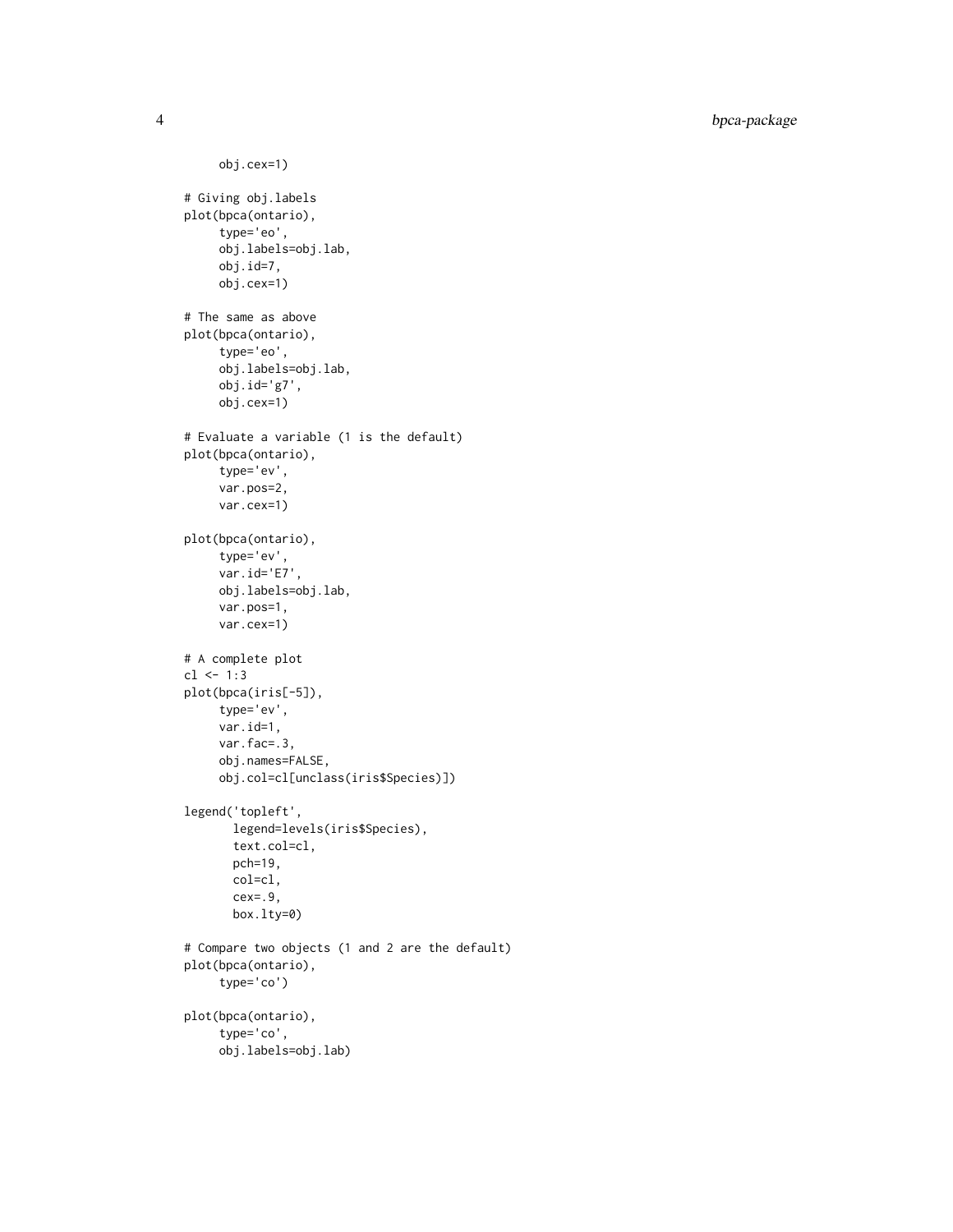```
plot(bpca(ontario),
     type='co',
     obj.labels=obj.lab,
     obj.id=13:14)
plot(bpca(ontario),
     type='co',
     obj.labels=obj.lab,
     obj.id=c('g7', 'g13'))
# Compare two variables
plot(bpca(ontario),
     type='cv')
# Which won where/what
plot(bpca(ontario),
     type='ww')
# Discrimitiveness vs. representativeness
plot(bpca(ontario),
     type='dv')
# Means vs. stability
plot(bpca(ontario),
     type='ms')
# Rank objects with ref. to the ideal variable
plot(bpca(ontario),
     type='ro')
# Rank variables with ref. to the ideal object
plot(bpca(ontario),
     type='rv')
## Not run:
plot(bpca(iris[-5]),
     type='eo',
     obj.id=42,
     obj.cex=1)
plot(bpca(iris[-5]),
     type='ev',
     var.id='Sepal.Width')
plot(bpca(iris[-5]),
     type='ev',
     var.id='Sepal.Width',
     var.factor=.3)
## End(Not run)
devAskNewPage(oask)
```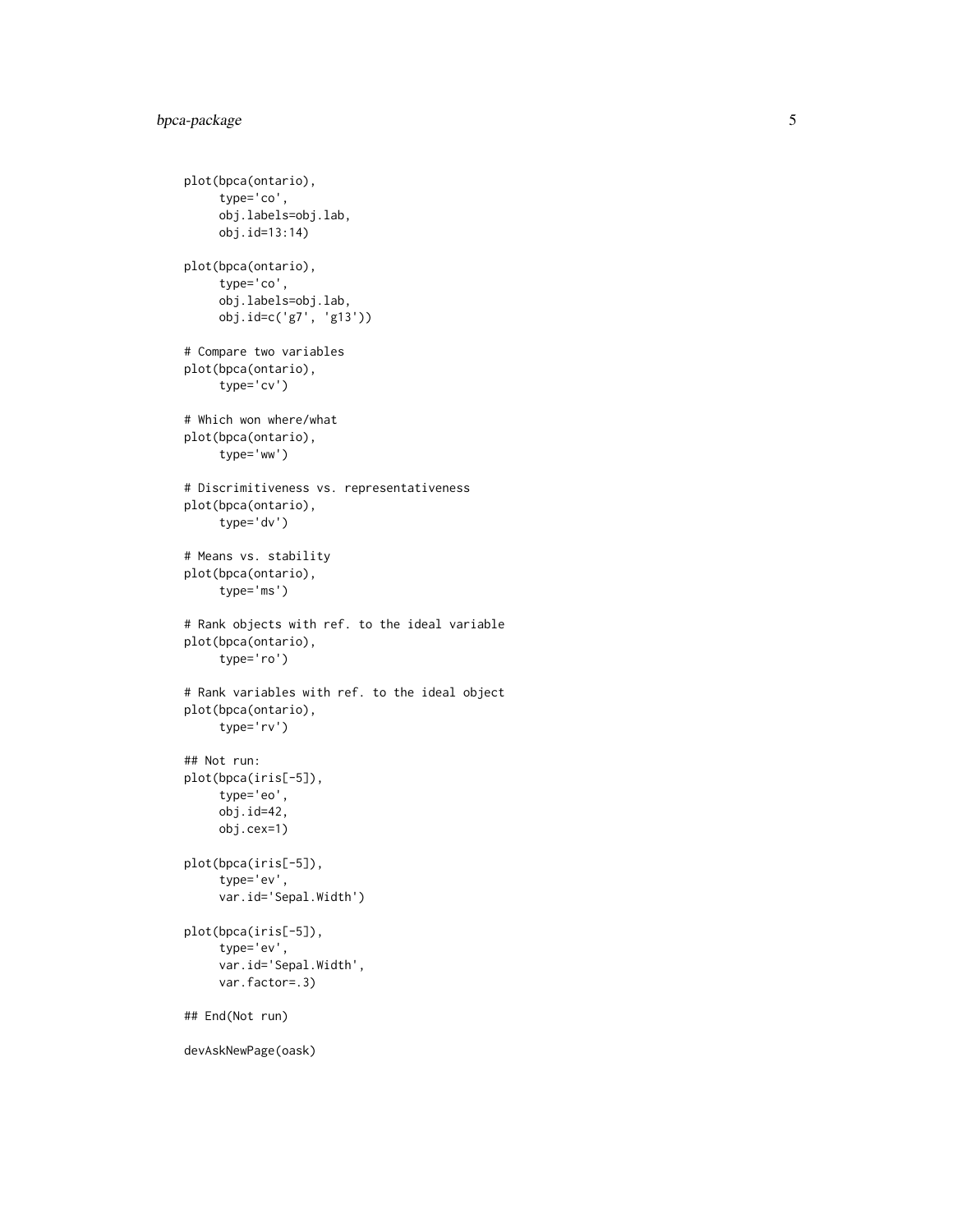<span id="page-5-1"></span><span id="page-5-0"></span>

# Description

Computes biplot reduction on data.frame, matrix or prcomp objects and returns a bpca object.

# Usage

```
bpca(x, \ldots)## Default S3 method:
bpca(x,
    d=1:2,
     center=2,
     scale=TRUE,
    method=c('hj', 'sqrt', 'jk', 'gh'),
     iec=FALSE,
     var.rb=FALSE,
     var.rd=FALSE,
     limit=10, ...)
  ## S3 method for class 'prcomp'
bpca(x,
     d=1:2, ...
```
# Arguments

| $\times$ | A data. frame, matrix or prcomp object.                                                                                                                                                                                                                                                                                   |
|----------|---------------------------------------------------------------------------------------------------------------------------------------------------------------------------------------------------------------------------------------------------------------------------------------------------------------------------|
| d        | A vector giving the first and last eigenvalue to be considered by the biplot re-<br>duction. It can be $d=1:3$ or $d=c(1,3)$ for 3d biplot. The default is $d=1:2$ .                                                                                                                                                      |
| center   | Numeric. The type of centering to be performed:<br>'0' - no centering<br>'1' - global-centered = $s$ weep(x, 1, mean(x))<br>'2' - column-centered = $sweep(x, 2, apply(x, 2, mean))$<br>'3' - double-centered = sweep(sweep(x, 1, apply(x, 1, mean)), 2, apply(x, 2, mean))<br>$+$ mean $(x)$<br>The default is 2.        |
| scale    | Logical. A value indicating whether the variables should be scaled to have unit<br>variance before the analysis takes place:<br>FALSE - no scale;<br>TRUE - scale.                                                                                                                                                        |
| method   | A vector of character strings that indicates the method of factorization:<br>'hj' - 'HJ' ('simetric', Galindo Villardón (1986));<br>'sqrt' - 'SQRT' ('squared root -simetric', Gabriel (1971));<br>'jk' - 'JK' ('row metric preserving', Gabriel $(1971)$ );<br>'gh' - 'GH' ('column metric preserving', Gabriel (1971)). |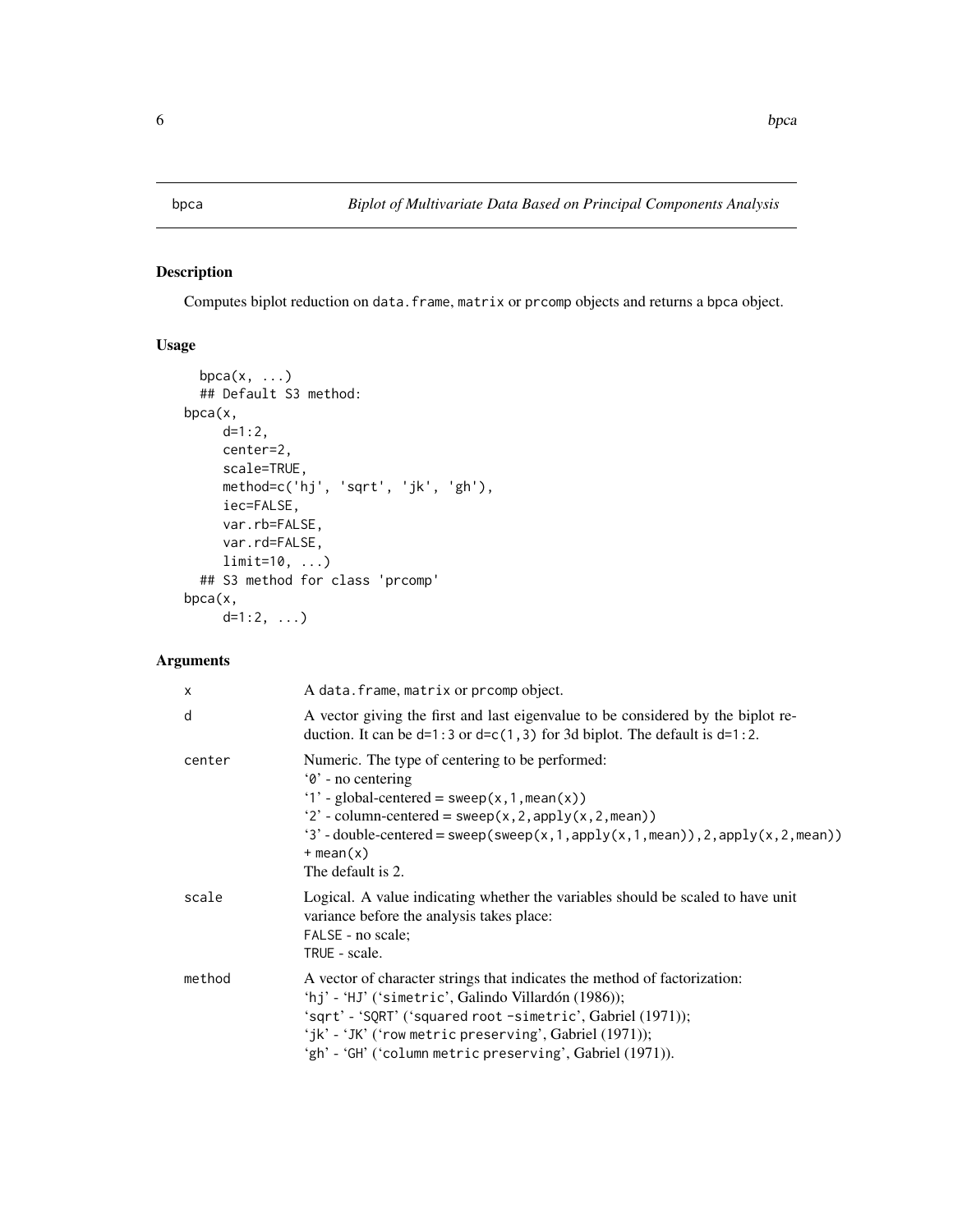| iec                              | Logical. If TRUE the matrix of eigenvalues, coordinates od objects and variables<br>will be inverted. The default is FALSE.                                                               |
|----------------------------------|-------------------------------------------------------------------------------------------------------------------------------------------------------------------------------------------|
| var.rb                           | A logical value. If TRUE, all correlation coefficients for all variables ( <i>under the</i><br><i>biplot projection</i> ) will be computed.                                               |
| var.rd                           | A logical value. If TRUE, the diagnostic of the representation of variables pro-<br>jected by the biplot will be computed. If var, rd is TRUE the var, rb parameter<br>must be also TRUE. |
| limit<br>$\cdot$ $\cdot$ $\cdot$ | A vector giving the percentual limit to define poor representation of variables.<br>Additional parameters. It is necessary to be S3 method.                                               |
|                                  |                                                                                                                                                                                           |

#### Details

The biplot is a multivariate method for graphing row and column elements using a single plot (Gabriel, 1971).

The biplot of a matrix

 $nY_p$ 

projects on the same plot: *rows* (associated with *n* objects) and *columns* (associated with *p* variables), markers from data that forms a two-way table (data.frame or matrix object). The markers are computed from the singular value decomposition,  $svd(Y)$ , and subsequent factorization.

The *bi* refers to the kind of information contained in a data set disposed in a two-way table. If the data are a *tri*-dimensional array the method will be called *triplot* (not still contemplated in the bpca package).

The basic idea behind the biplot method was to add the information about the variables to the principal component graph (Johnson \& Wichern, 1988).

Considering the results of

 $svd(_nY_p)$ 

- *d*: A vector containing the singular values of Y, of length  $min(n, p)$ ;
- *u*: A matrix whose columns contain the left singular vectors of Y, present if 'nu  $> 0$ '. Dimension  $(c(n,nu))$ ;
- *v*: A matrix whose columns contain the right singular vectors of Y, present if 'nv  $> 0$ '. Dimension  $c(p, nv)$ .

and also,

$$
s2 = diag(d)
$$

$$
n = n\_objects(Y)
$$

it is possible an approximation of Y:

$$
{}_{n}Y_{p} \approx Y_{m} = g.h'
$$

in various ways. The methods of factorization computed by the bpca function are:

• *HJ - simetric*, Galindo Villardón (1986):

$$
g = u * s^2
$$

$$
h = s^2 * v'
$$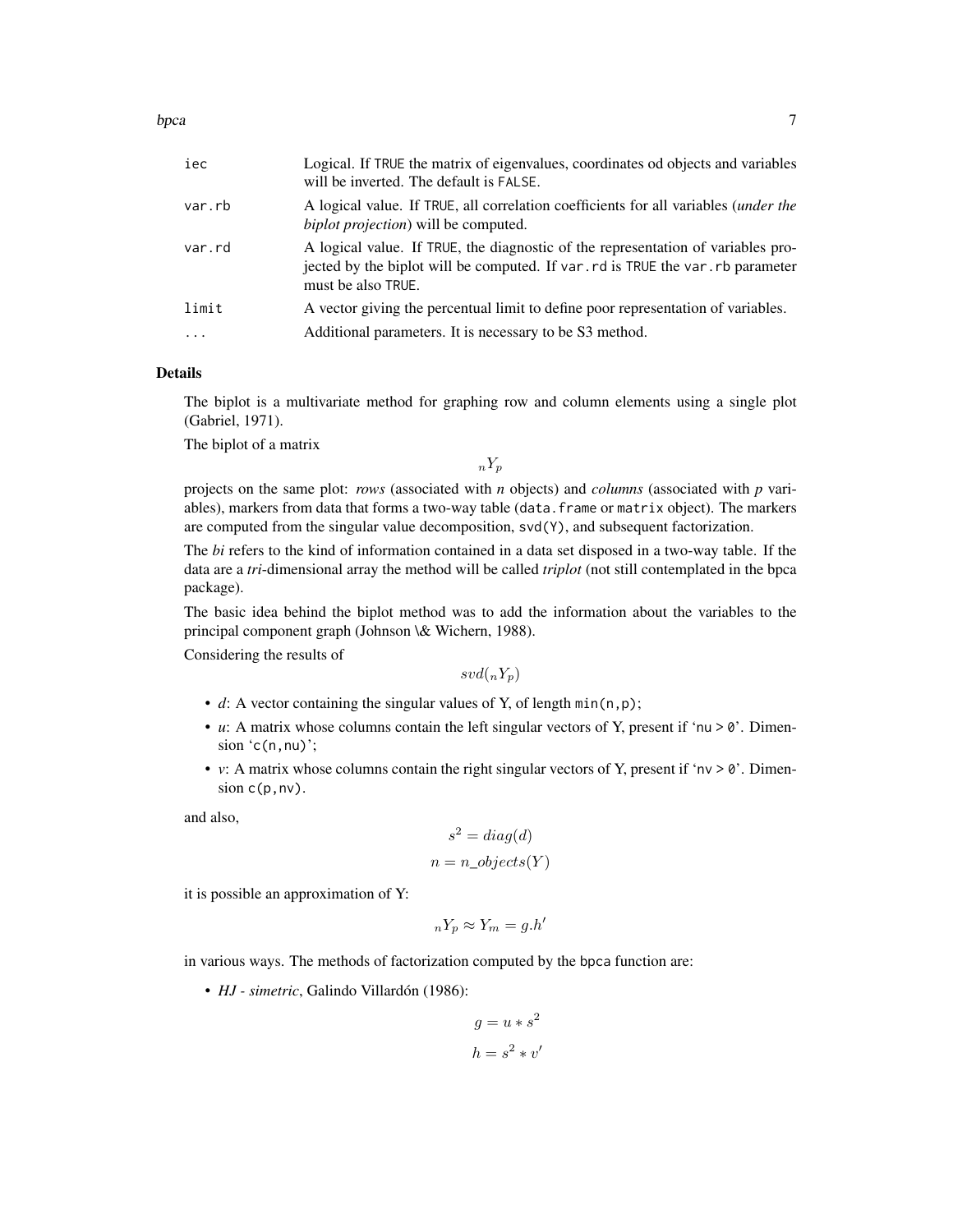• *SQRT - squared root simetric*, Gabriel (1971):

$$
g = u * \sqrt{s^2}
$$

$$
h = \sqrt{s^2} * v'
$$

• *JK - row metric preserving*, Gabriel (1971):

$$
g = u * s^2
$$

$$
h = v'
$$

• *GH - column metric preserving*, Gabriel (1971):

$$
g = \sqrt{n-1} * u
$$

$$
h = \frac{1}{\sqrt{n-1}} * s^2 * v'
$$

Considering

$$
{}_nY_p \approx Y_m
$$

it is possible to deduce that if the rank (r) of the matrix

 $nY_p$ 

is bigger than 'm', the biplot representation of Y will be an approximation, and accurate only in the case of \$r=m\$.

Due to the need of different methods of factorization, if 'x' is a prcomp object, the method bpca.prcomp will go back from the prcomp function. In other words, it will regenerates, or computes, the inverse of the svd decomposition of the given data

 $nY_p$ 

After this, it will make a call to the method bpca.default with the adequate parameters.

The biplot is used with many multivariate methods to display relationships between objects, variables and the interrelationship between objects and variables (as prevalence, importance). There are many variations of biplots (see the references).

# Value

The function bpca returns an object of class bpca.2d or bpca.3d. Both are list objects with the slots:

| call         | The call used.                                                                                         |
|--------------|--------------------------------------------------------------------------------------------------------|
| eigenvalues  | A vector of the eigenvalues.                                                                           |
| eigenvectors | A vector of the eigenvectors.                                                                          |
| numer        | A vector of the number of eigenvalues considered in the reduction.                                     |
| importance   | A matrix with the <i>general</i> and <i>partial</i> variation explained by the reduction.              |
| coord        | A list with the coordinates of the two components: objects and variables.                              |
| var.rb       | A matrix of all correlation coefficients for all variables under the biplot projec-<br>tion.           |
| var.rd       | A matrix of the diagnostic of the poor projection of variable correlations by the<br>biplot reduction. |
|              |                                                                                                        |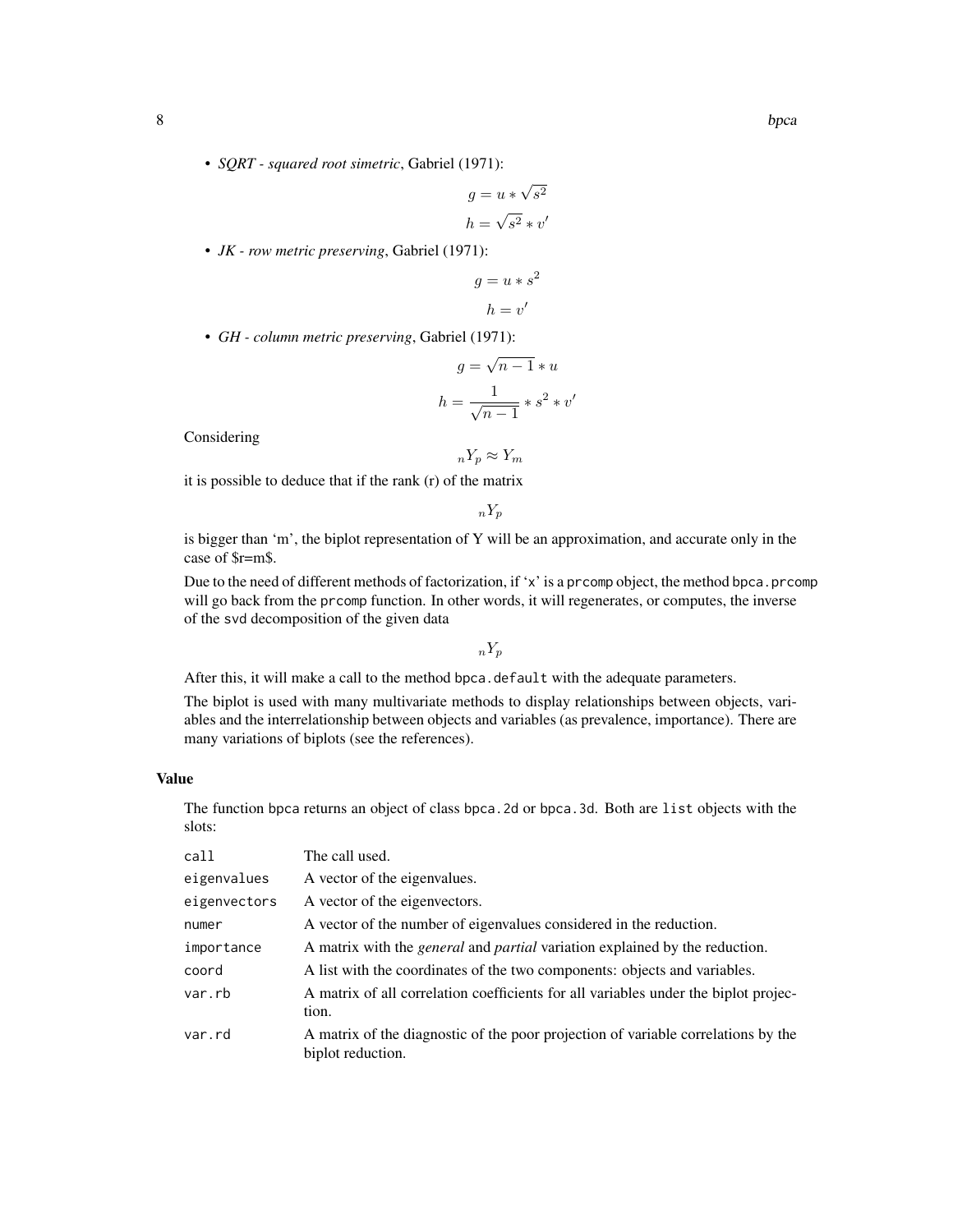#### <span id="page-8-0"></span>bpca 30 and 30 and 30 and 30 and 30 and 30 and 30 and 30 and 30 and 30 and 30 and 30 and 30 and 30 and 30 and 30 and 30 and 30 and 30 and 30 and 30 and 30 and 30 and 30 and 30 and 30 and 30 and 30 and 30 and 30 and 30 and

#### Author(s)

José Cláudio Faria (<joseclaudio.faria@gmail.com>) Clarice Garcia Borges Demétrio (<clarice@esalq.usp.br>) and Ivan Bezerra Allaman (<ivanalaman@gmail.com>)

# References

Gabriel, K. R. (1971) The biplot graphical display of matrices with application to principal component analysis. *Biometrika* 58, 453-467.

Galindo Vilardón, M. P. (1986) Una alternativa de representación simultánea: HJ-Biplot. *Qüestiió*, 10(1):13-23, 1986.

Johnson, R. A. and Wichern, D. W. (1988) *Applied multivariate statistical analysis*. Prentice-Hall, Inc., Upper Saddle River, NJ, USA, 6 ed.

Gower, J.C. and Hand, D. J. (1996) *Biplots*. Chapman & Hall.

Yan, B. W. and Kang, M. S. (2003) *GGE biplot analysis: a graphical tool for breeders, geneticists, and agronomists*. CRC Press, New York, 288p.

#### See Also

[biplot.prcomp](#page-0-0)

```
##
## Example 1
## Computing and ploting a bpca object with 'graphics' package - 2d
##
bp <- bpca(gabriel1971)
dev.new(w=6, h=6)
oask <- devAskNewPage(dev.interactive(orNone=TRUE))
plot(bp,
     var.factor=2)
# Exploring the object 'bp' created by the function 'bpca'
class(bp)
names(bp)
str(bp)
summary(bp)
bp$call
bp$eigenval
bp$eigenvec
bp$numb
bp$import
bp$coord
bp$coord$obj
```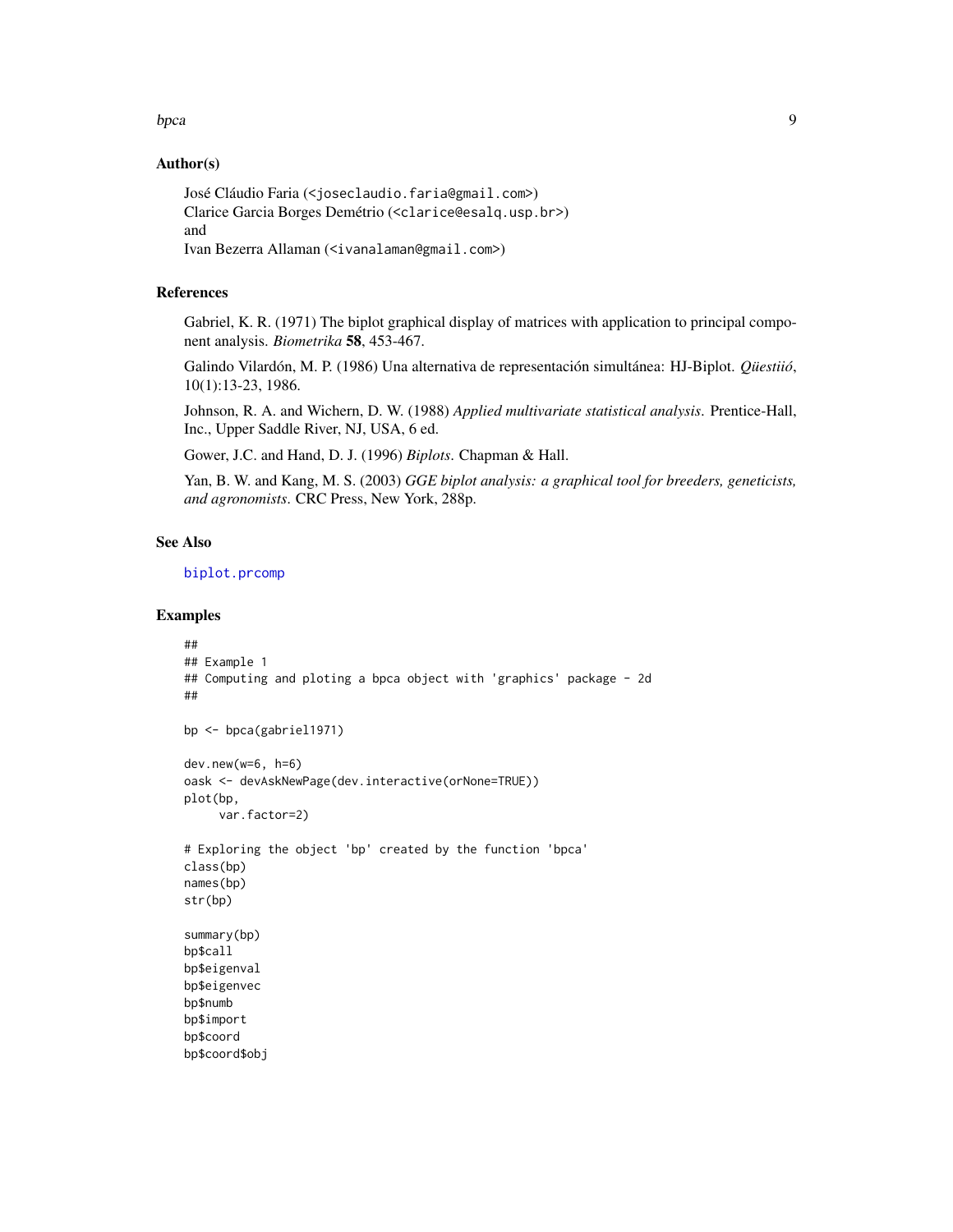```
bp$coord$var
bp$var.rb
bp$var.rd
## Not run:
##
## Example 2
## Computing and plotting a bpca object with 'scatterplot3d' package - 3d
##
bp <- bpca(gabriel1971,
           d=2:4)
plot(bp,
     var.factor=3,
     xlim=c(-2,2),
    ylim=c(-2,2),
     zlim=c(-2,2))
# Exploring the object 'bp' created by the function 'bpca'
class(bp)
names(bp)
str(bp)
summary(bp)
bp$call
bp$eigenval
bp$eigenvec
bp$numb
bp$import
bp$coord
bp$coord$obj
bp$coord$var
bp$var.rb
bp$var.rd
##
## Example 3
## Computing and plotting a bpca object with 'rgl' package - 3d
##
plot(bpca(gabriel1971,
          d=1:3),
     rgl.use=TRUE,
     var.factor=2)
# Suggestion: Interact with the graphic with the mouse
# left button: press, maintain and movement it to interactive rotation;
# right button: press, maintain and movement it to interactive zoom.
# Enjoy it!
##
## Example 4
```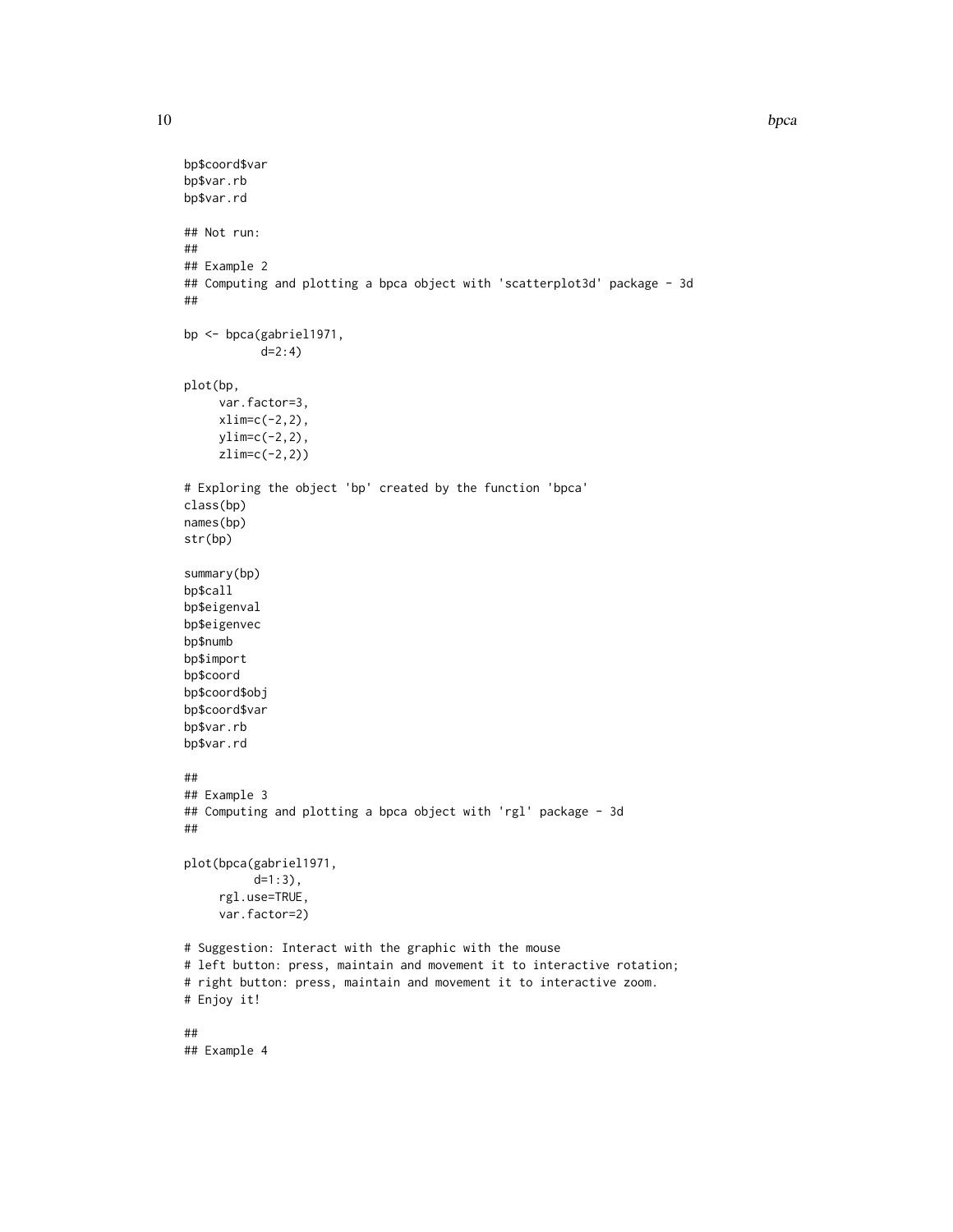#### <span id="page-10-0"></span>dt.tools 11

```
## Grouping objects with different symbols and colors - 2d and 3d
##
# 2d
plot(bpca(iris[-5]),
    var.factor=.3,
    var.cex=.7,
    obj.names=FALSE,
    obj.cex=1.5,
     obj.col=c('red', 'green3', 'blue')[unclass(iris$Species)],
     obj.pch=c('+', '*', '-')[unclass(iris$Species)])
# 3d static
plot(bpca(iris[-5],
          d=1:3),
    var.factor=.2,
     var.color=c('blue', 'red'),
     var.cex=1,
    obj.names=FALSE,
     obj.cex=1,
     obj.col=c('red', 'green3', 'blue')[unclass(iris$Species)],
     obj.pch=c('+', '*', '-')[unclass(iris$Species)])
# 3d dynamic
plot(bpca(iris[-5],
         method='hj',
          d=1:3),
    rgl.use=TRUE,
     var.col='brown',
    var.factor=.3,
    var.cex=1.2,
    obj.names=FALSE,
    obj.cex=.8,
     obj.col=c('red', 'green3', 'orange')[unclass(iris$Species)],
     simple.axes=FALSE,
     box=TRUE)
## End(Not run)
devAskNewPage(oask)
```
dt.tools *Data Tools for Multivariate*

# Description

Calculates vector variable lengths, angles between vector variables and variable correlations from 'data.frame' or 'matrix' objects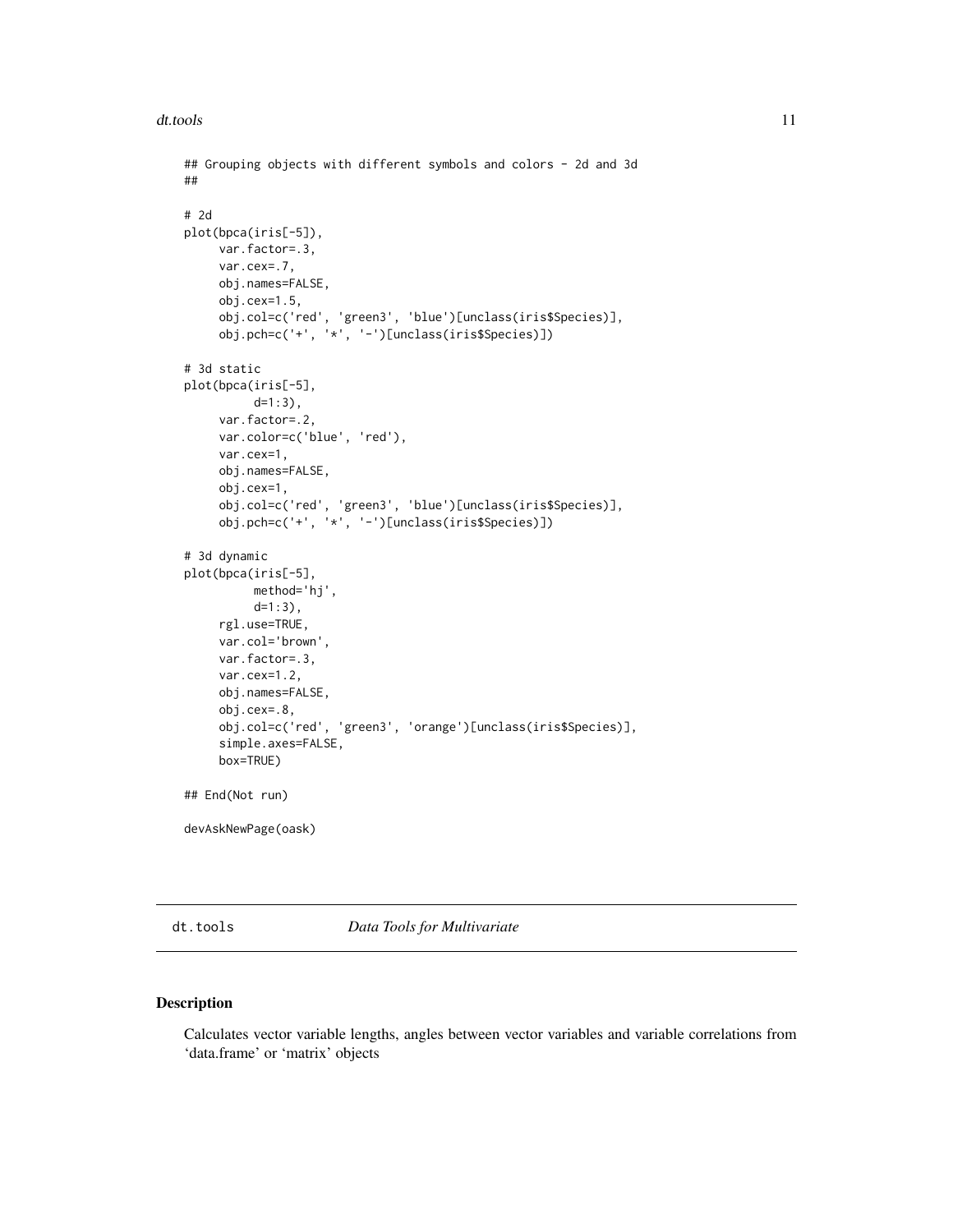12 dt.tools

# Usage

dt.tools(x, center=2, scale=TRUE)

#### Arguments

| x      | A data. frame or matrix object.                                                                                                                                                                                                                                                                                           |
|--------|---------------------------------------------------------------------------------------------------------------------------------------------------------------------------------------------------------------------------------------------------------------------------------------------------------------------------|
| center | Numeric. The type of centering to be performed:<br>$\theta$ - no centering;<br>'1' - global-centered = $sweep(x, 1, mean(x));$<br>'2' - column-centered = sweep(x, 2, apply(x, 2, mean));<br>'3' - double-centered = sweep(sweep(x, 1, apply(x, 1, mean)), 2, apply(x, 2, mean))<br>$+$ mean $(x)$ .<br>The default is 2. |
| scale  | Logical. A value indicating whether the variables should be scaled to have unit<br>variance before the analysis takes place:<br>FALSE - no scale;<br>TRUE - scale.                                                                                                                                                        |

# Details

This function computes: vector variable lengths, angles between vector variables and variable correlations from data.frame or matrix objects.

If the data are centered (center=2), the correlations are the same as those obtained by the cor function.

# Value

An list with the components:

| length | A vector of the lengths.               |
|--------|----------------------------------------|
| angle  | A matrix of the angles.                |
| r      | A matrix of the observed correlations. |

# Author(s)

José Cláudio Faria (<joseclaudio.faria@gmail.com>) Clarice Garcia Borges Demétrio (<clarice@esalq.usp.br>) and Ivan Bezerra Allaman (<ivanalaman@gmail.com>)

# References

Johnson, R. A. and Wichern, D. W. (1988) *Applied multivariate statistical analysis*. Prentice-Hall, Inc., Upper Saddle River, NJ, USA, 6 ed.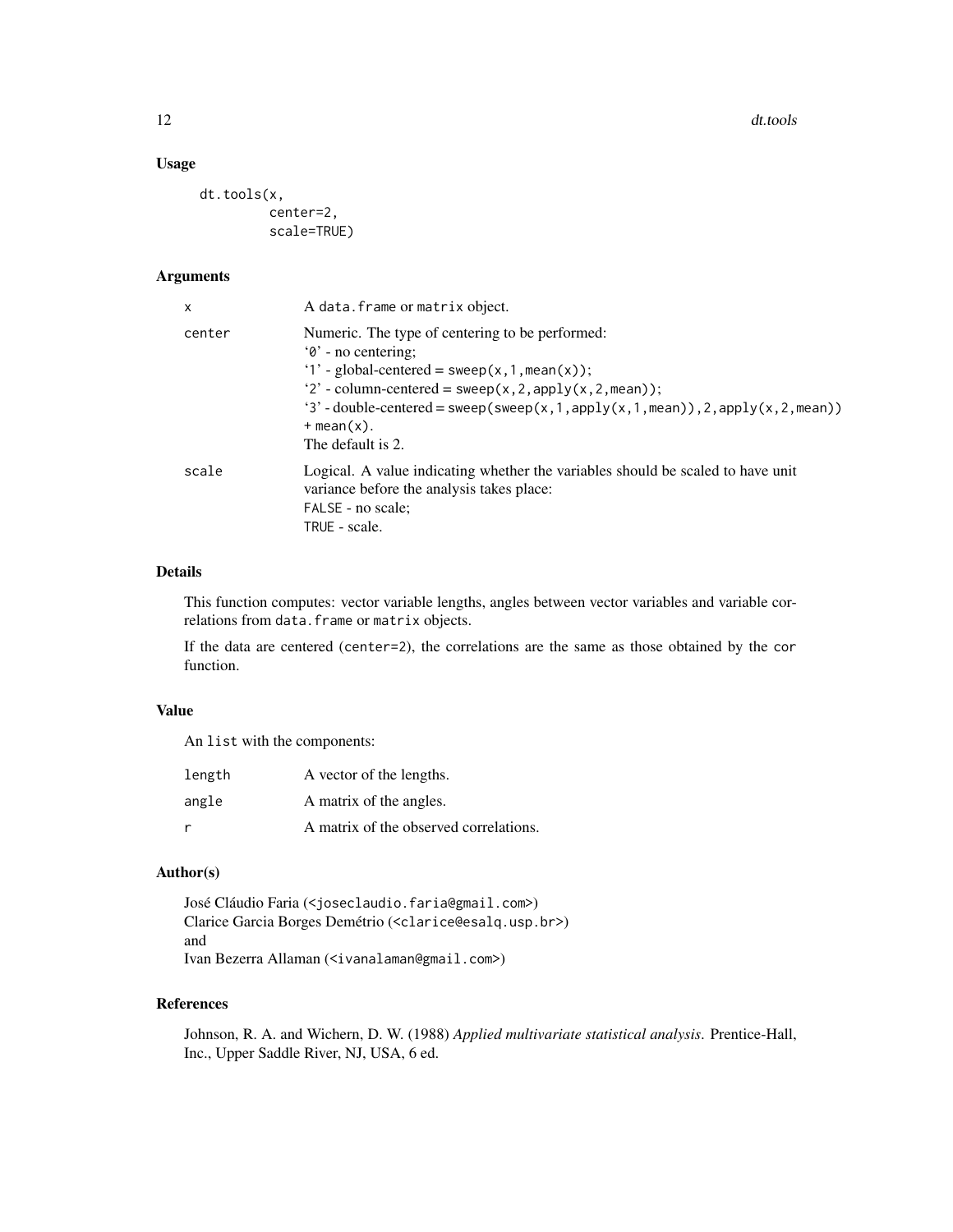### <span id="page-12-0"></span> $gabriel1971$  13

#### See Also

[bpca](#page-5-1)

#### Examples

```
##
## Computes: vector variable lengths, angles between vector variables and
## variable correlations from data.frame or matrix objects (n x p)
## n = rows (objects)
## p = columns (variables)
##
dt <- dt.tools(iris,
               2) # No numeric columns are removed in dt.tools
# Exploring the object 'bp' created by the function 'var.tools'
class(dt)
names(dt)
str(dt)
dt$length
dt$angle
dt$r
dt
# Checking the determinations
(iris.tools <- round(dt.tools(iris,
                              center=2)$r,
                     5))
(iris.obsv <- round(cor(iris[-5]),
                     5))
all(iris.tools == iris.obsv)
```
gabriel1971 *Percentages of households having various facilities and appliances in East Jerusalem Arab areas, by quarters of the town*

# Description

Percentages of households having various facilities and appliances in East Jerusalem Arab areas, by quarters of the town. The average percentages in each quarter indicate the standard of living of that area and the average percentage of each facility or appliance its over-all prevalence.

#### Usage

```
data(gabriel1971)
```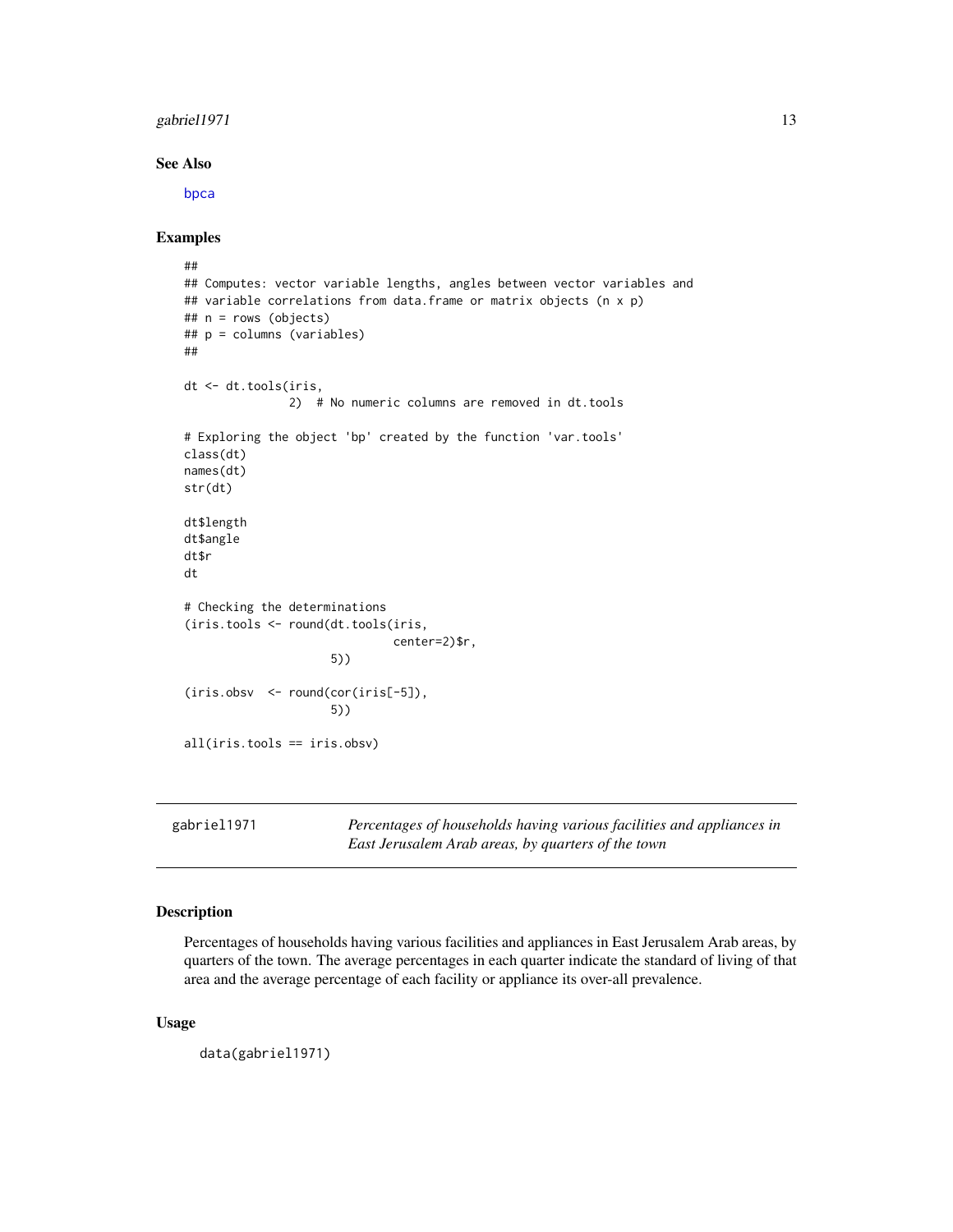# Format

```
The format is:
  num [1:8, 1:9] 98.2 78.8 14.4 86.2 32.9 73 4.6 29.2 97.2 81 ...
  - attr(*, "dimnames")=List of 2
  ..$ : chr [1:8] "toilet" "kitchen" "bath" "eletricity" ...
  ..$ : chr [1:9] "CRISTIAN" "ARMENIAN" "JEWISH" "MOSLEM" ...
```
# References

Gabriel, K. R. (1971) The biplot graphical display of matrices with application to principal component analysis. *Biometrika* 58, 453-467.

#### Examples

```
##
## A simple example
##
data(gabriel1971)
bp <- bpca(gabriel1971)
dev.new(w=6, h=6)
plot(bp,
     var.factor=2)
# Exploring the object 'bp' created by the function 'bpca'
class(bp)
names(bp)
str(bp)
summary(bp)
bp$call
bp$eigenval
bp$eigenvec
bp$numb
bp$import
bp$coord
bp$coord$obj
bp$coord$var
bp$var.rb
bp$var.rd
```
gge2003 *A didactic matrix of genotypes (rows) and environments (columns)*

#### Description

A didatic matrix of genotypes (rows) and environments (columns) proposed by Weikai Yan and Manjit S. Kang in GGE biplot analysis: a graphical tool for breeders, geneticists, and agronomists.

<span id="page-13-0"></span>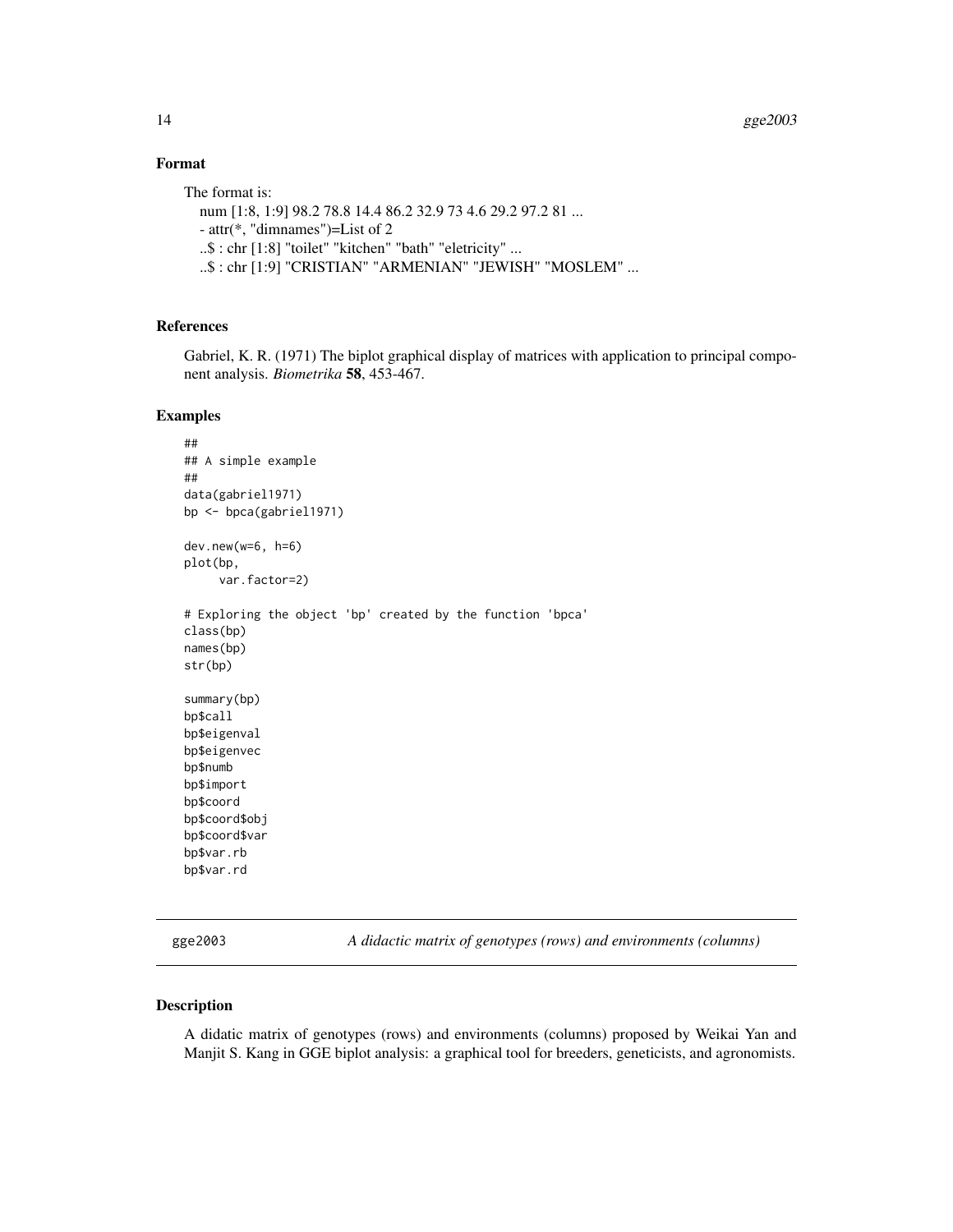#### $gge2003$  15

# Usage

data(gge2003)

# Format

The format is: num [1:4, 1:3] 20 6 -10 8 -9 12 -6 -12 6 -15 ... - attr(\*, "dimnames")=List of 2 ..\$ : chr [1:4] "G1" "G2" "G3" "G4" ..\$ : chr [1:3] "E1" "E2" "E3"

#### References

Yan, B. W. and Kang, M. S. (2003) *GGE biplot analysis : a graphical tool for breeders, geneticists, and agronomists*. CRC Press, New York, 288p.

```
##
## Example from YAN, W & KANG, M.S. GGE biplot analysis : a graphical tool
## for breeders, geneticists, and agronomists
##
data(gge2003)
bp <- bpca(t(gge2003), var.rb=TRUE)
as.dist(bp$var.rb)
dev.new(w=8, h=4)
op = par(no.readonly=TRUE)
par(mfrow=c(1,2))
plot(bpca(gge2003, var.pos=2),
     main='Columns as variables \n (var.pos=2)',
     var.col=1,
     obj.col=c(2:4, 2), obj.cex=.8)
plot(bpca(gge2003, var.pos=1),
    main='Rows as variables \n (var.pos=1)',
     var.col=1,
    obj.col=2:4, obj.cex=.8)
par(op)
```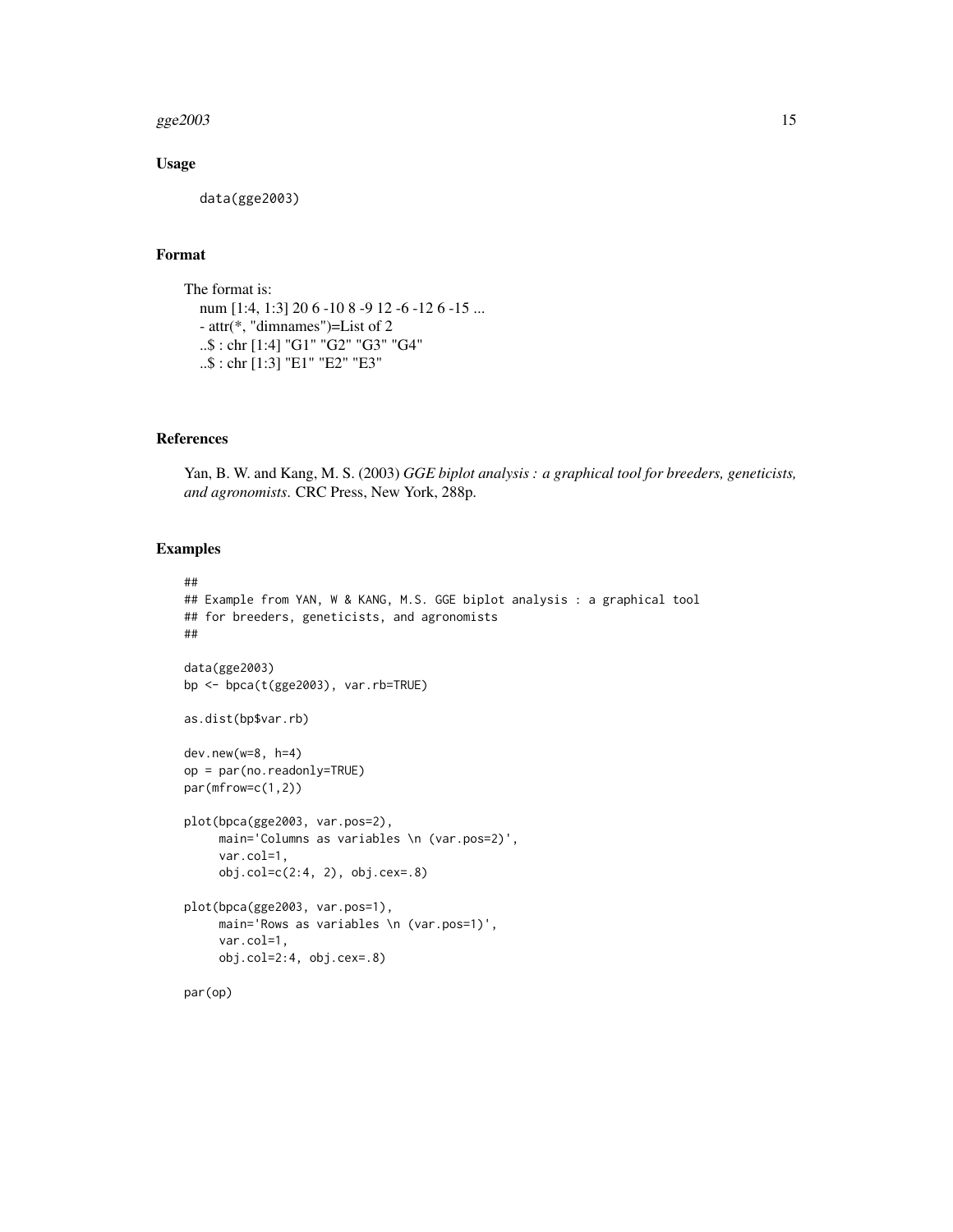<span id="page-15-0"></span>

#### Description

A data.frame containing the films shown at five festivals in Brazil from 2007 to 2011.

# Usage

data(marina)

#### Format

The format is: 'data.frame': 25 obs. of 6 variables: year: int 2011 2011 2011 2011 2011 2010 2010 2010 2010 2010 ... regE: Factor w/ 5 levels "CO","N","NE",..: 1 5 4 3 2 1 5 4 3 2 ... F : int 84 55 63 44 25 40 54 37 49 27 ... D : int 26 13 19 16 7 9 14 11 19 6 ... MD : int 22 9 13 14 5 6 11 10 13 3 ... WD: int 4462233163... # # Description # year: Year in which the film was shown regE: Region where the film was shown F : Total number of films D : Number of documentaries MD : Documentary directed by men WD : Documentary directed by woman

# Examples

data(marina)

marina

ontario *Ontario winter wheat (1993)*

#### Description

The sample data are yields from the 1993 Ontario winter wheat (Triticum aestivum L.) performance trials, in which 18 cultivars were tested at nine locations (Yan and Kang 2003)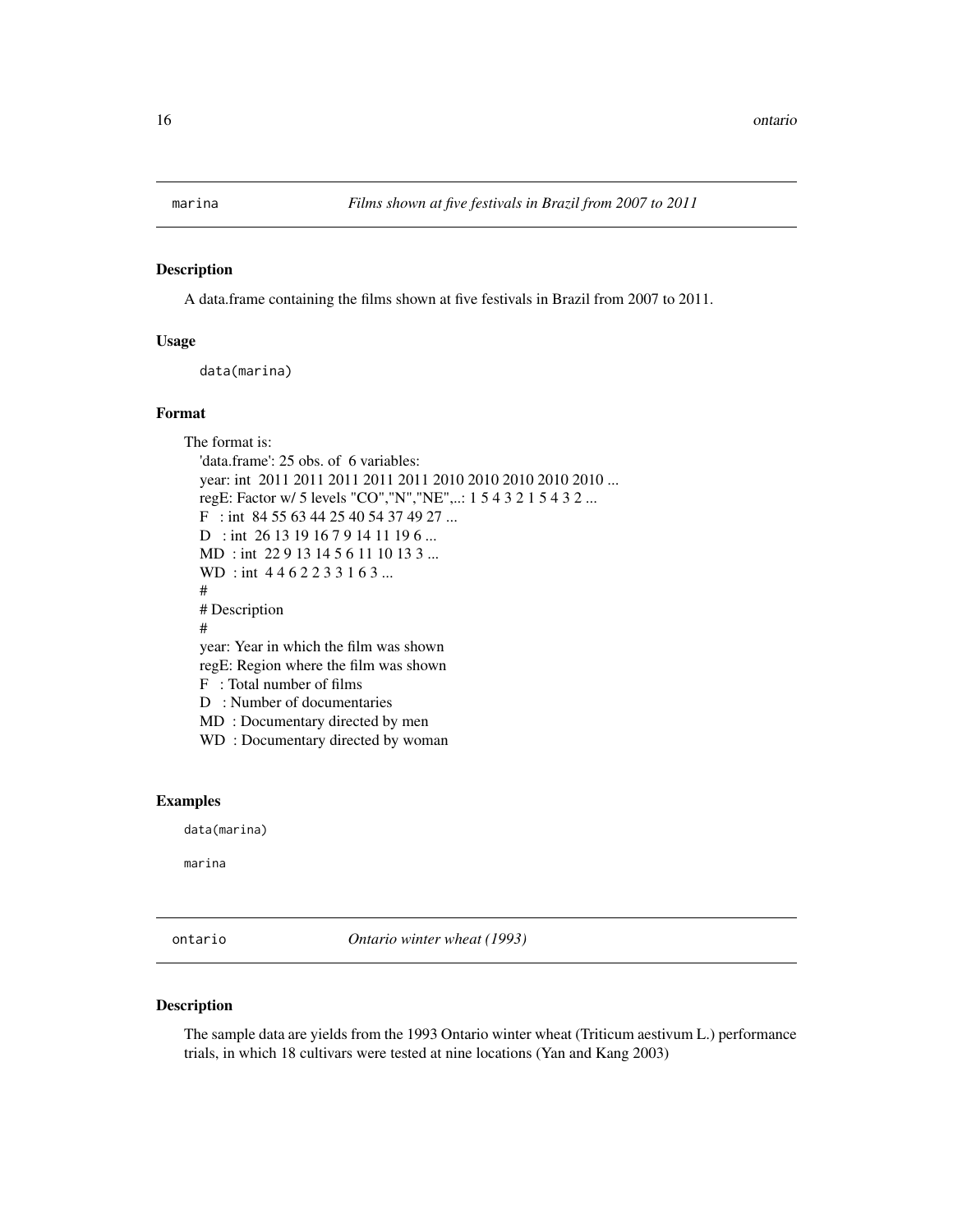<span id="page-16-0"></span>plot the state of the state of the state of the state of the state of the state of the state of the state of the state of the state of the state of the state of the state of the state of the state of the state of the state

#### Usage

data(ontario)

### Format

A data frame with 18 observations on the following 10 variables.

# Source

Yan W, Kang MS (2003). GGE Biplot Analysis: A Graphical Tool for Breeders, Geneticists, and Agronomists. CRC Press, Boca Raton, FL, USA.

# Examples

```
data(ontario)
# 2d
plot(bpca(ontario,
          d=1:2))
# 3d
plot(bpca(ontario,
          d=1:3),
     rgl.use=TRUE)
```
plot *Biplot of Multivariate Data Based on Principal Components Analysis*

#### Description

These are methods for objects of class bpca.2d, bpca.3d and qbpca.

#### Usage

```
## S3 method for class 'bpca.2d'
plot(x,
     type=c('bp', 'eo', 'ev', 'co', 'cv', 'ww', 'dv', 'ms', 'ro', 'rv'),
     c.color='darkgray',
     c.lwd=1,
     c.number=5,
     c.radio=1,
     obj.id=1:2,
     var.id=1,
     base.color='red3',
     base.lty='dotted',
     proj.color='gray',
     proj.lty='dotted',
     a.color='blue',
```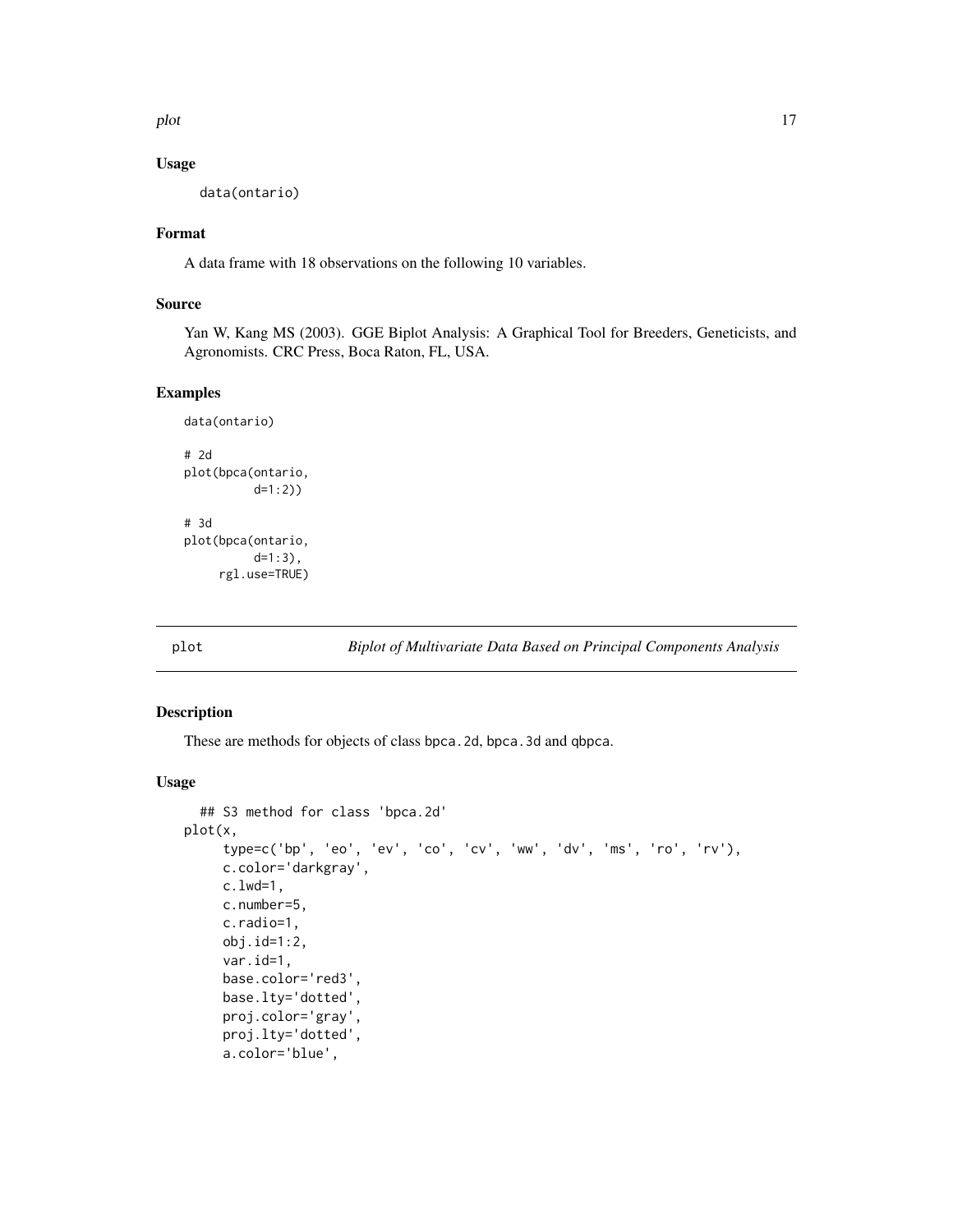```
a.lty='solid',
     a.lwd=2,
     a.length=.1,
     ref.lines=TRUE,
     ref.color='navy',
     ref.lty='dotted',
     var.factor=1,
     var.color='red3',
     var.lty='solid',
     var.pch=20,
     var.pos=4,
     var.cex=.6,
     var.offset=.2,
     obj.factor=1,
     obj.color='black',
     obj.pch=20,
     obj.pos=4,
     obj.cex=.6,
     obj.offset=.2,
     obj.names=TRUE,
     obj.labels,
     obj.identify=FALSE,
     xlim,
     ylim,
     xlab,
     ylab, ...)
  ## S3 method for class 'bpca.3d'
plot(x,
     rgl.use=FALSE,
     ref.lines=TRUE,
     ref.color='navy',
     ref.lty=ifelse(rgl.use, NA, 'dotted'),
     clear3d=ifelse(rgl.use, TRUE, NULL),
     simple.axes=ifelse(rgl.use, TRUE, NULL),
     aspect=ifelse(rgl.use, c(1, 1, 1), NULL),
     var.factor=1,
     var.color='red3',
     var.lty=ifelse(rgl.use, NA, 'solid'),
     var.pch=ifelse(rgl.use, NULL, 20),
     var.pos=ifelse(rgl.use, 0, 4),
     var.cex=ifelse(rgl.use, .8, .6),
     var.offset=ifelse(rgl.use, NULL, .2),
     obj.color='black',
     obj.pch=ifelse(rgl.use, NULL, 20),
     obj.pos=ifelse(rgl.use, 0, 4),
     obj.cex=ifelse(rgl.use, .8, .6),
```

```
obj.offset=ifelse(rgl.use, NULL, .2),
```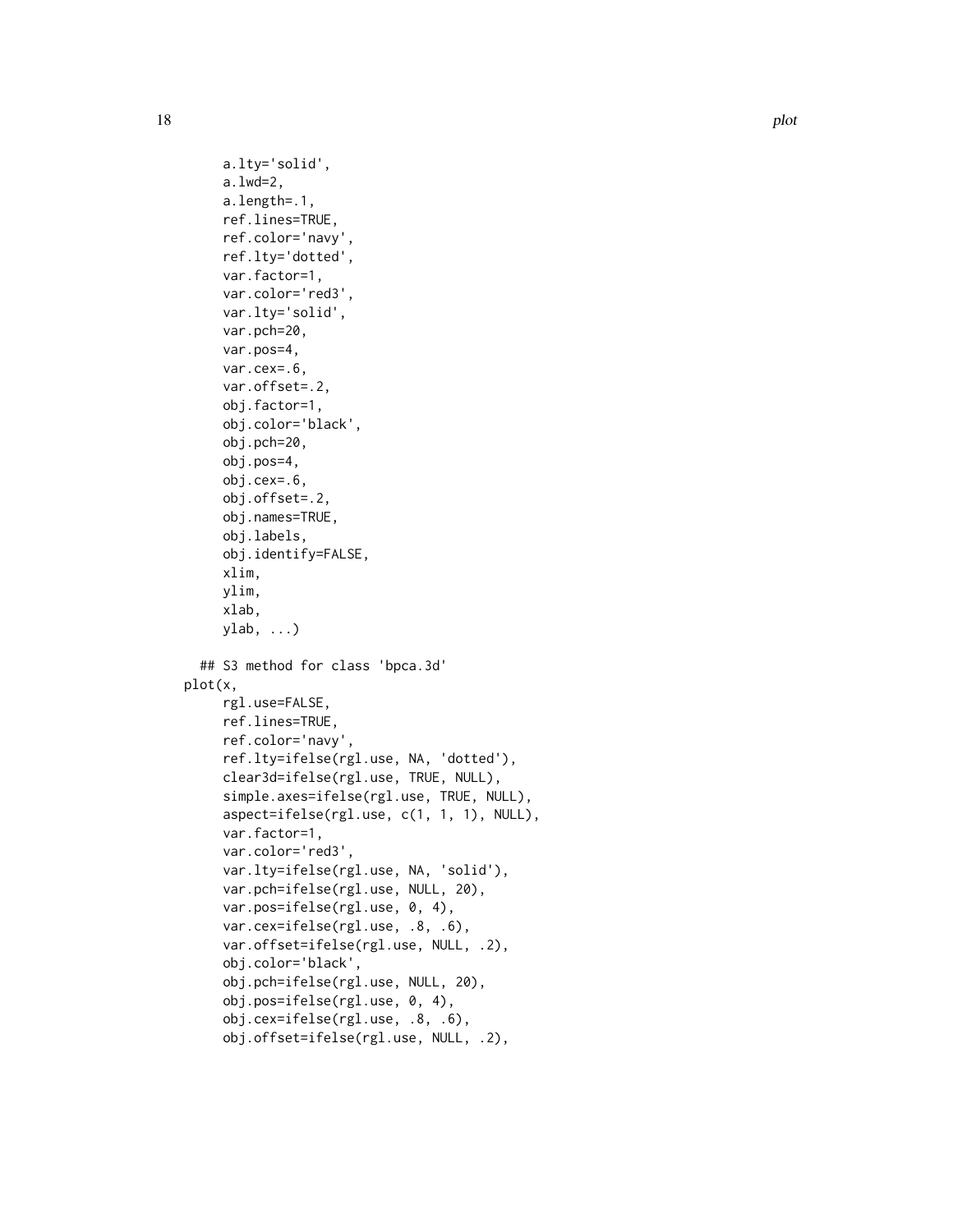```
obj.names=TRUE,
     obj.labels,
     obj.identify=FALSE,
     box=FALSE,
     angle=ifelse(rgl.use, NULL, 40),
     xlim,
     ylim,
     zlim,
     xlab,
     ylab,
     zlab, ...)
  ## S3 method for class 'qbpca'
plot(x,
     xlab='Index',
     ylab='r',
     pch=c(1,8),
```
 $col=c(4,2), ...$ 

# Arguments

| X          | A bpca. 2d, bpca. 3d or qbpca object.                                                                                                                                                                                                                                                                                                                                                                                           |
|------------|---------------------------------------------------------------------------------------------------------------------------------------------------------------------------------------------------------------------------------------------------------------------------------------------------------------------------------------------------------------------------------------------------------------------------------|
| type       | Type of biplot:<br>'bp' - conventional biplot;<br>'eo' - evaluate an object;<br>'ev' - evaluate a variable;<br>'co' - compare two objects;<br>'cv' - compare (relationship among) variables;<br>'ww' - which won where/what;<br>'dv' - discrimitiveness vs. representativeness;<br>'ms' - mean vs. stability;<br>'ro' - rank objects with ref. to an "ideal" variable;<br>'rv' - rank variables with ref. to an "ideal" object. |
| c.color    | The color of circles.                                                                                                                                                                                                                                                                                                                                                                                                           |
| c.lwd      | The 1wd of circles.                                                                                                                                                                                                                                                                                                                                                                                                             |
| c.number   | The number of circles.                                                                                                                                                                                                                                                                                                                                                                                                          |
| c.radio    | The radio of circles.                                                                                                                                                                                                                                                                                                                                                                                                           |
| obj.id     | An object(s) number(s) or name(s). It is used with reprojetions to identify the<br>object(s) when the type option is ''eo'' or ''co''. The default is '1' for ''eo''<br>and $1:2$ for $\cdot$ 'co''.                                                                                                                                                                                                                            |
| var.id     | A variable number or name. It is used with reprojections to identify the variable<br>when the 'type' option is 'ev'.                                                                                                                                                                                                                                                                                                            |
| base.color | The color for the base lines. It is used only with reprojections.                                                                                                                                                                                                                                                                                                                                                               |
| base.lty   | The '1ty' for the base lines. It is used only with reprojections.                                                                                                                                                                                                                                                                                                                                                               |
| proj.color | The color for the projections lines. It is used only with reprojections.                                                                                                                                                                                                                                                                                                                                                        |
| proj.lty   | The '1ty' for the projections lines. It is used only with reprojections.                                                                                                                                                                                                                                                                                                                                                        |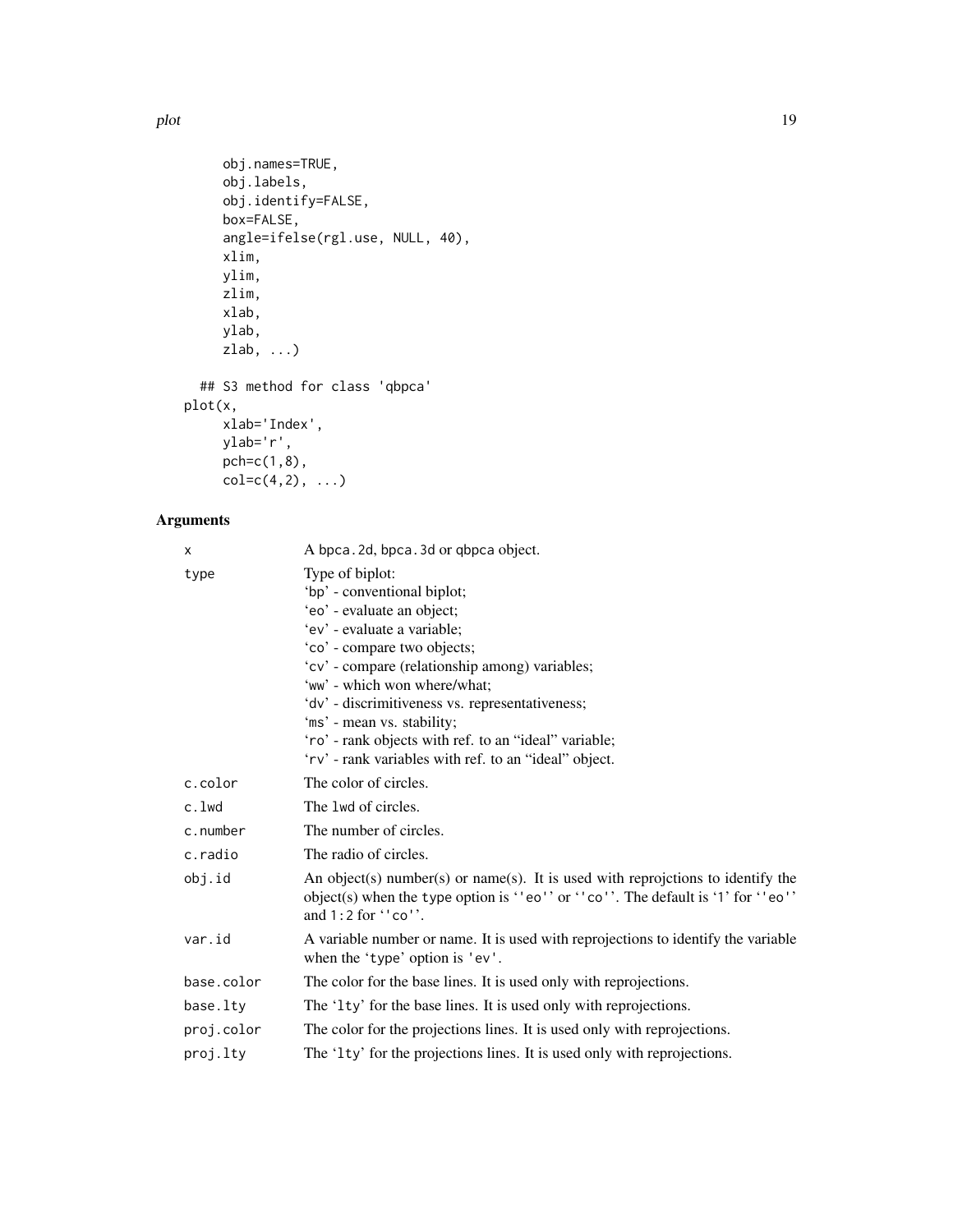| a.color      | The color for the arrow. It is used only with reprojections.                                                                                                                                             |
|--------------|----------------------------------------------------------------------------------------------------------------------------------------------------------------------------------------------------------|
| a.lty        | The '1ty' for the arrow. It is used only with reprojections.                                                                                                                                             |
| a.lwd        | The '1wd' for the arrow. It is used only with reprojections.                                                                                                                                             |
| a.length     | The 'length' for the arrow. It is used only with reprojections.                                                                                                                                          |
| rgl.use      | A logical value. If TRUE the 3d scatter will be done with the rg1 environment,<br>in another way the scatterplot3d will be used.                                                                         |
| ref.lines    | A logical value. If TRUE, the reference lines will be added to the biplot.                                                                                                                               |
| ref.color    | Line color for reference lines.                                                                                                                                                                          |
| ref.lty      | Line type of the reference lines.                                                                                                                                                                        |
| clear3d      | A logical value. It clears (or not) a 3d biplot before making a new one. Used<br>only if rgl.use=TRUE.                                                                                                   |
| simple.axes  | A logical value to draw simple axes. Used only if rg1.use=TRUE.                                                                                                                                          |
| aspect       | A vector of the apparent ratios of the 'x', 'y', and 'z' axes of the bounding box.<br>Used only if rg1.use=TRUE.                                                                                         |
| var.factor   | Factor of expansion/reduction of length lines of the variables.                                                                                                                                          |
| var.color    | A vector of colors for the variables representation.                                                                                                                                                     |
| var.lty      | Line type for the variables. Used only if rg1.use=FALSE.                                                                                                                                                 |
| var.pch      | A vector of plotting symbols or characters for the variables. If too short, the<br>values are recycled. Used only if rgl.use=FALSE.                                                                      |
| var.pos      | Position of labels for the variables.                                                                                                                                                                    |
| var.cex      | Character expansion for the variables.                                                                                                                                                                   |
| var.offset   | The distance (in character widths) which separates the label from identified<br>points of variables. Negative values are allowed. Used only if rg1.use=FALSE.                                            |
| obj.factor   | Factor of expansion/reduction of length lines of the objects.                                                                                                                                            |
| obj.color    | A vector of colors for the objects representation.                                                                                                                                                       |
| obj.pch      | A vector of plotting symbols or characters for objects. If too short, the values<br>are recycled. Used only if rgl.use=FALSE.                                                                            |
| obj.pos      | Position of labels for objects.                                                                                                                                                                          |
| obj.cex      | Character expansion for objects.                                                                                                                                                                         |
| obj.offset   | The distance (in character widths) which separates the label from identified<br>points of objects. Negative values are allowed. Used only if rg1.use=FALSE                                               |
| obj.names    | A logical value to represent objects as spheres or points.                                                                                                                                               |
| obj.identify | A logical value. If TRUE, it is possible, in interative way, to identify the objects<br>with the mouse.                                                                                                  |
| obj.labels   | A vector of labels for objects.                                                                                                                                                                          |
| box          | A logical value to whether to draw a box. Used only if 'rg1.use=TRUE'.                                                                                                                                   |
| angle        | Angle between 'x' and 'y' axis (Attention: result depends on scaling). For<br>$180 < angle < 360$ the returned functions xyz.convert and points3d will not<br>work properly. Used only if rg1.use=FALSE. |
| pch          | A vector of plotting symbols or characters.                                                                                                                                                              |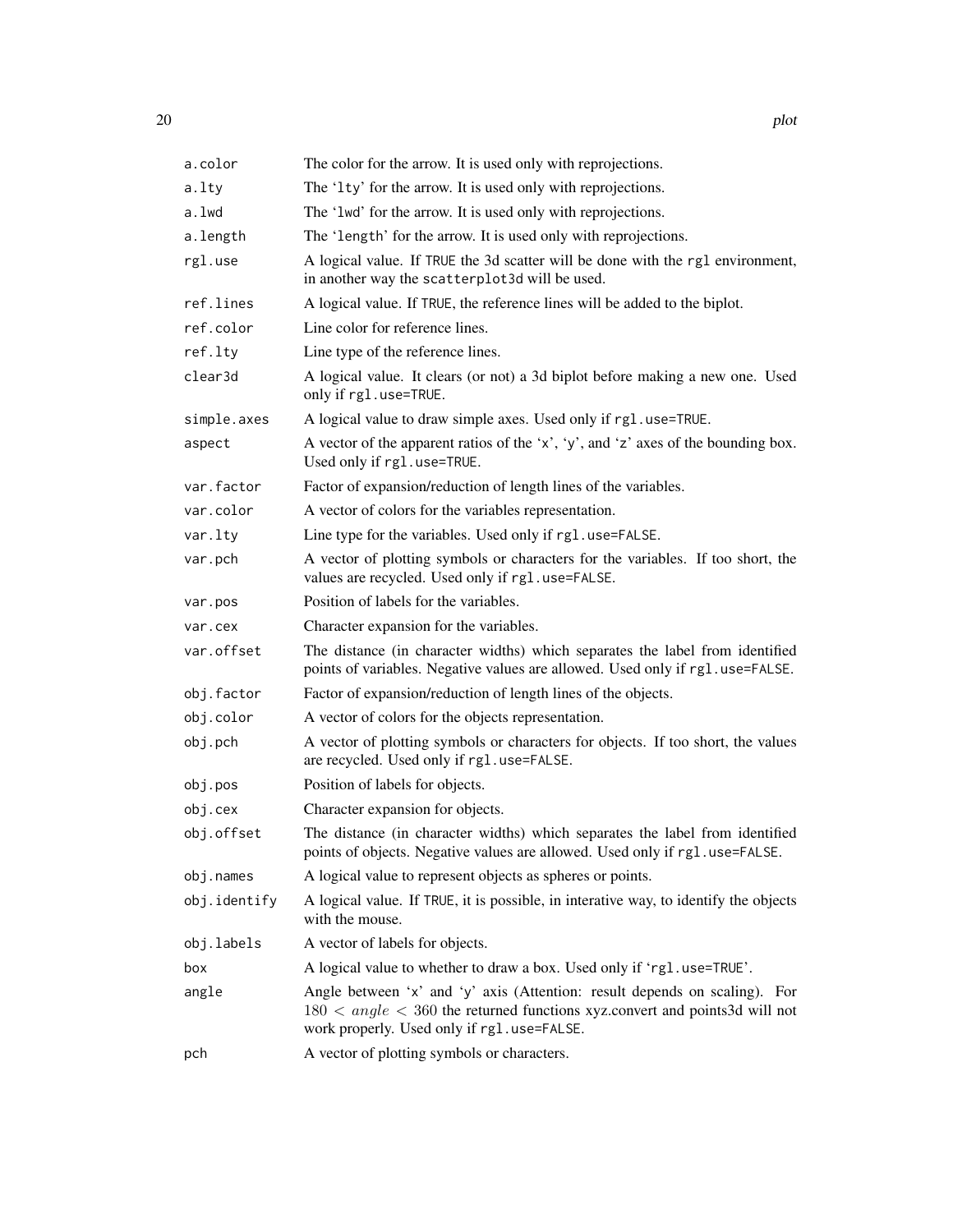| col      | A vector of colors.                                                            |
|----------|--------------------------------------------------------------------------------|
| xlab     | A label for the 'x' axis.                                                      |
| vlab     | A label for the 'y' axis.                                                      |
| zlab     | A label for the 'z' axis (bpca.3d only).                                       |
| xlim     | The 'x' limits of the plot.                                                    |
| vlim     | The 'y' limits of the plot.                                                    |
| zlim     | The 'z' limits of the plot (bpca.3d only).                                     |
| $\cdots$ | Other graphical parameters may also be passed as arguments to these functions. |
|          |                                                                                |

#### Details

A biplot aims to represent both the observations and variables of a matrix of multivariate data on the same plot.

The methods plot.bpca.2d draw a 2d biplot (PC1 and PC2 on axis 'x' and 'y', respectively). It uses the traditional graphics system.

The methods plot.bpca. 3d draw a 3d biplot (PC1, PC2 and PC3 on axis 'x', 'y' and 'z', respectively) in two ways:

- 'static' It uses the package scatterplot3d based on traditional graphic system. Use the parameter 'rgl.use=FALSE' for it.
- 'dinamic' It uses the package rgl a 3D real-time rendering device driver system for R. Use the parameter 'rgl.use=TRUE' for it.

The method qb.pca draws a scatterplot of the correlations observed (in the data) and projected (under the biplot) related to the variables. It uses the traditional graphics system. qb.pca is a simple (and graphical) measure of the quality of the biplot reduction associated to the variables.

#### Author(s)

José Cláudio Faria (<joseclaudio.faria@gmail.com>) Clarice Garcia Borges Demétrio (<clarice@esalq.usp.br>) and Ivan Bezerra Allaman (<ivanalaman@gmail.com>)

#### References

Gabriel, K. R. (1971) The biplot graphical display of matrices with application to principal component analysis. *Biometrika* 58, 453-467.

Galindo Vilardón, M. P. (1986) Una alternativa de representación simultánea: HJ-Biplot. *Qüestiió*, 10(1):13-23, 1986.

Johnson, R. A. and Wichern, D. W. (1988) *Applied multivariate statistical analysis*. Prentice-Hall, Inc., Upper Saddle River, NJ, USA, 6 ed.

Gower, J.C. and Hand, D. J. (1996) *Biplots*. Chapman & Hall.

Yan, B. W. and Kang, M. S. (2003) *GGE biplot analysis: a graphical tool for breeders, geneticists, and agronomists*. CRC Press, New York, 288p.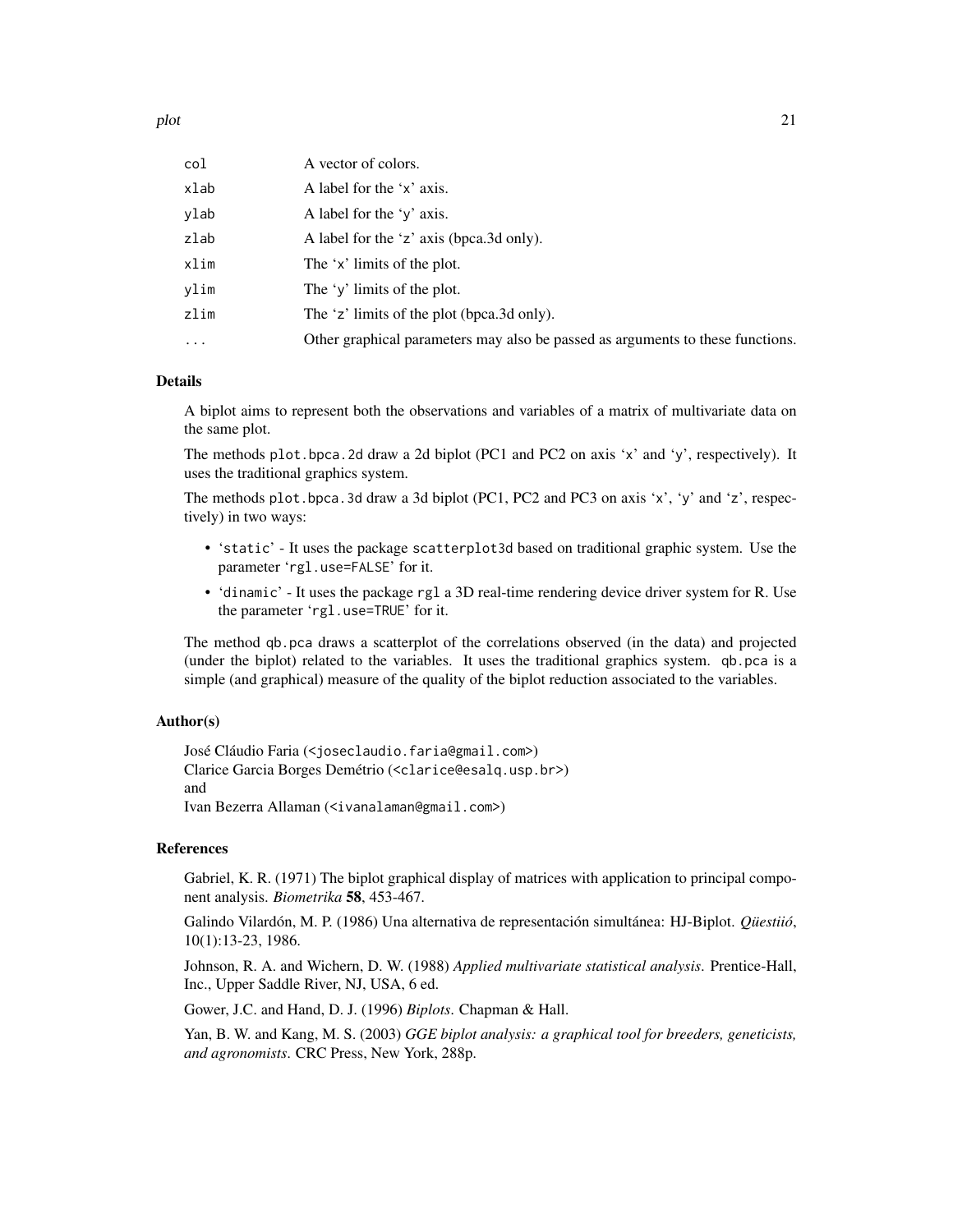# <span id="page-21-0"></span>See Also

[biplot.prcomp](#page-0-0)

```
##
## Example 1
## Computing and ploting a bpca object with 'graphics' package - 2d
##
bp <- bpca(gabriel1971)
dev.new(w=6, h=6)
oask <- devAskNewPage(dev.interactive(orNone=TRUE))
plot(bp,
     var.factor=2)
# Additional graphical parameters (nonsense)
plot(bpca(gabriel1971,
         meth='sqrt'),
    main='gabriel1971 - sqrt',
     sub='The graphical parameters are working fine!',
    var.factor=2,
    var.cex=.6,
    var.col=rainbow(9),
    var.pch='v',
    obj.pch='o',
    obj.cex=.5,
    obj.col=rainbow(8),
    obj.pos=1,
    obj.offset=.5)
##
## Example 2
## Computing and plotting a bpca object with 'scatterplot3d' package - 3d
##
bp <- bpca(gabriel1971,
           d=1:3)
plot(bp,
     var.factor=3)
# Additional graphical parameters (nonsense)
plot(bpca(gabriel1971,
          d=1:3,
          meth='jk'),
     main='gabriel1971 - jk',
     sub='The graphical parameters are working fine!',
    var.factor=6,
    var.pch='+',
    var.cex=.6,
```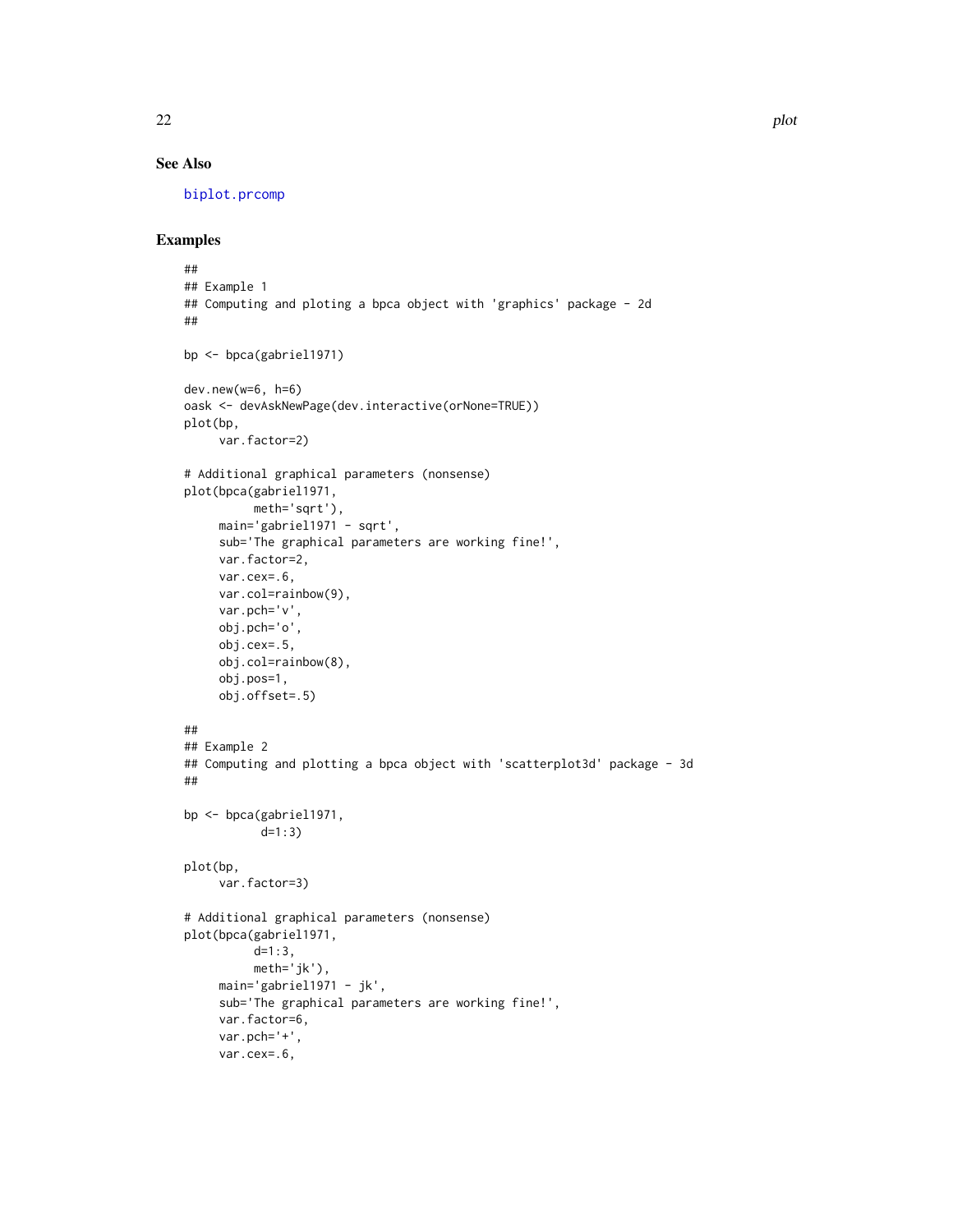```
var.col='green4',
     obj.pch='*',
     obj.cex=.8,
    obj.col=1:8,
     ref.lty='solid',
     ref.col='red',
     angle=70)
##
## Example 3
## Computing and plotting a bpca object with 'rgl' package - 3d
##
plot(bpca(gabriel1971,
          d=1:3),
     rgl.use=TRUE,
     var.factor=2)
# Suggestion: Interact with the graphic with the mouse
# left button: press, maintain and movement it to interactive rotation;
# right button: press, maintain and movement it to interactive zoom.
# Enjoy it!
## Not run:
##
## Example 4
## Grouping objects with different symbols and colors - 2d and 3d
##
# 2d
plot(bpca(iris[-5]),
     var.factor=.3,
     var.cex=.7,
    obj.names=FALSE,
     obj.cex=1.5,
     obj.col=c('red', 'green3', 'blue')[unclass(iris$Species)],
     obj.pch=c('+', '*', '-')[unclass(iris$Species)])
# 3d static
plot(bpca(iris[-5],
          d=1:3),
     var.factor=.2,
     var.color=c('blue', 'red'),
     var.cex=1,
     obj.names=FALSE,
     obj.cex=1,
     obj.col=c('red', 'green3', 'blue')[unclass(iris$Species)],
     obj.pch=c('+', '*', '-')[unclass(iris$Species)])
# 3d dynamic
plot(bpca(iris[-5],
          method='hj',
          d=1:3),
```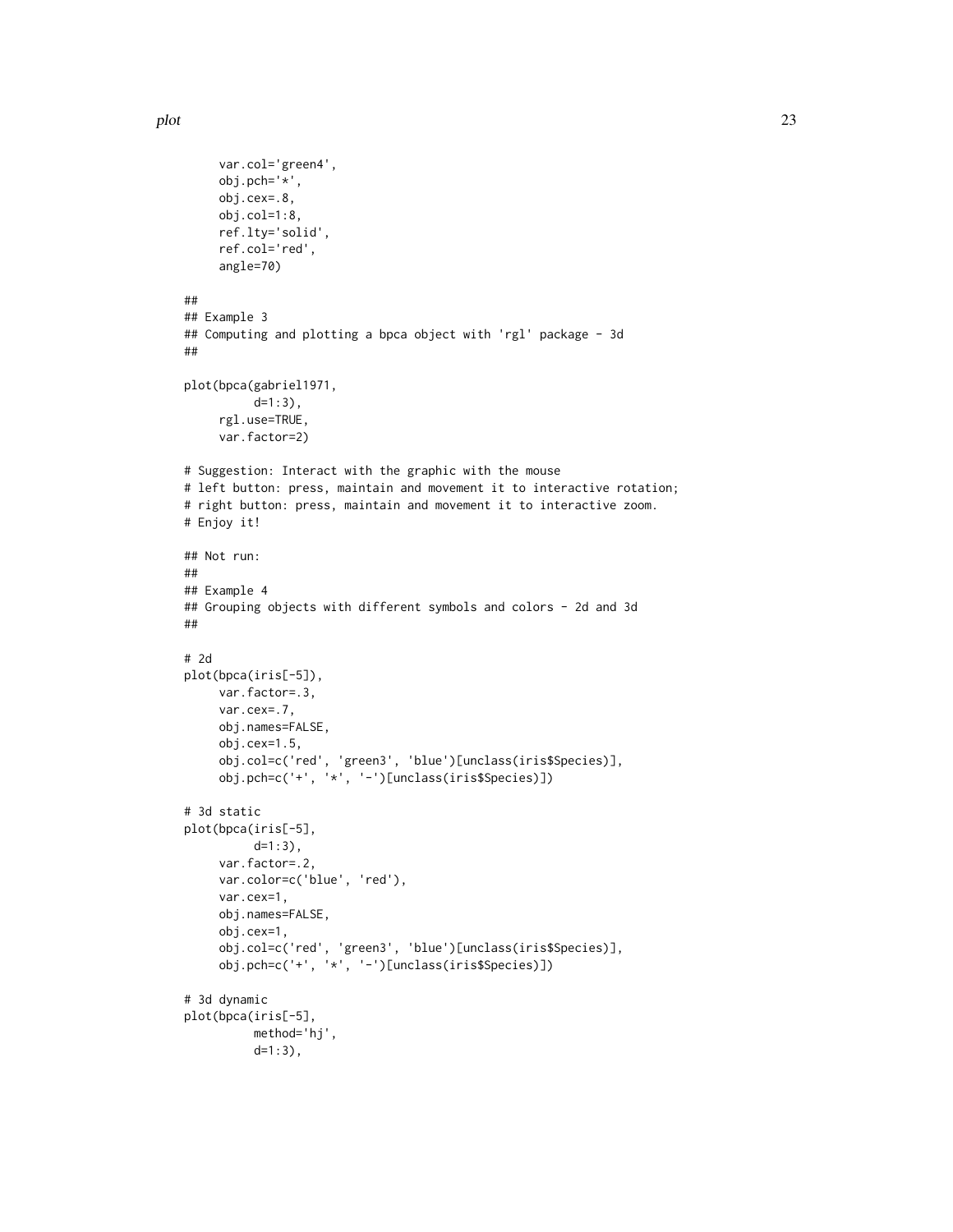```
rgl.use=TRUE,
     var.col='brown',
     var.factor=.3,
    var.cex=1.2,
     obj.names=FALSE,
     obj.cex=.8,
     obj.col=c('red', 'green3', 'orange')[unclass(iris$Species)],
     simple.axes=FALSE, box=TRUE)
##
## Example 5
## Computing and plotting a bpca object with 'obj.identify=TRUE' parameter - 2d
##
bp <- bpca(gabriel1971)
# Normal labels
if(interactive())
plot(bp,
     obj.names=FALSE,
     obj.identify=TRUE)
# Alternative labels
if(interactive())
plot(bp,
     obj.names=FALSE,
     obj.labels=c('toi', 'kit', 'bat', 'ele', 'wat', 'rad', 'tv', 'ref'),
     obj.identify=TRUE)
##
## Example 6
## Computing and plotting a bpca object with 'obj.identify=TRUE' parameter - 3d
##
bp <- bpca(gabriel1971,
           d=1:3)
# Normal labels
if(interactive())
plot(bp,
     obj.names=FALSE,
     obj.identify=TRUE)
# Alternative labels
if(interactive())
plot(bp,
     obj.names=FALSE,
     obj.labels=c('toi', 'kit', 'bat', 'ele', 'wat', 'rad', 'tv', 'ref'),
     obj.identify=TRUE)
##
## New options plotting
##
```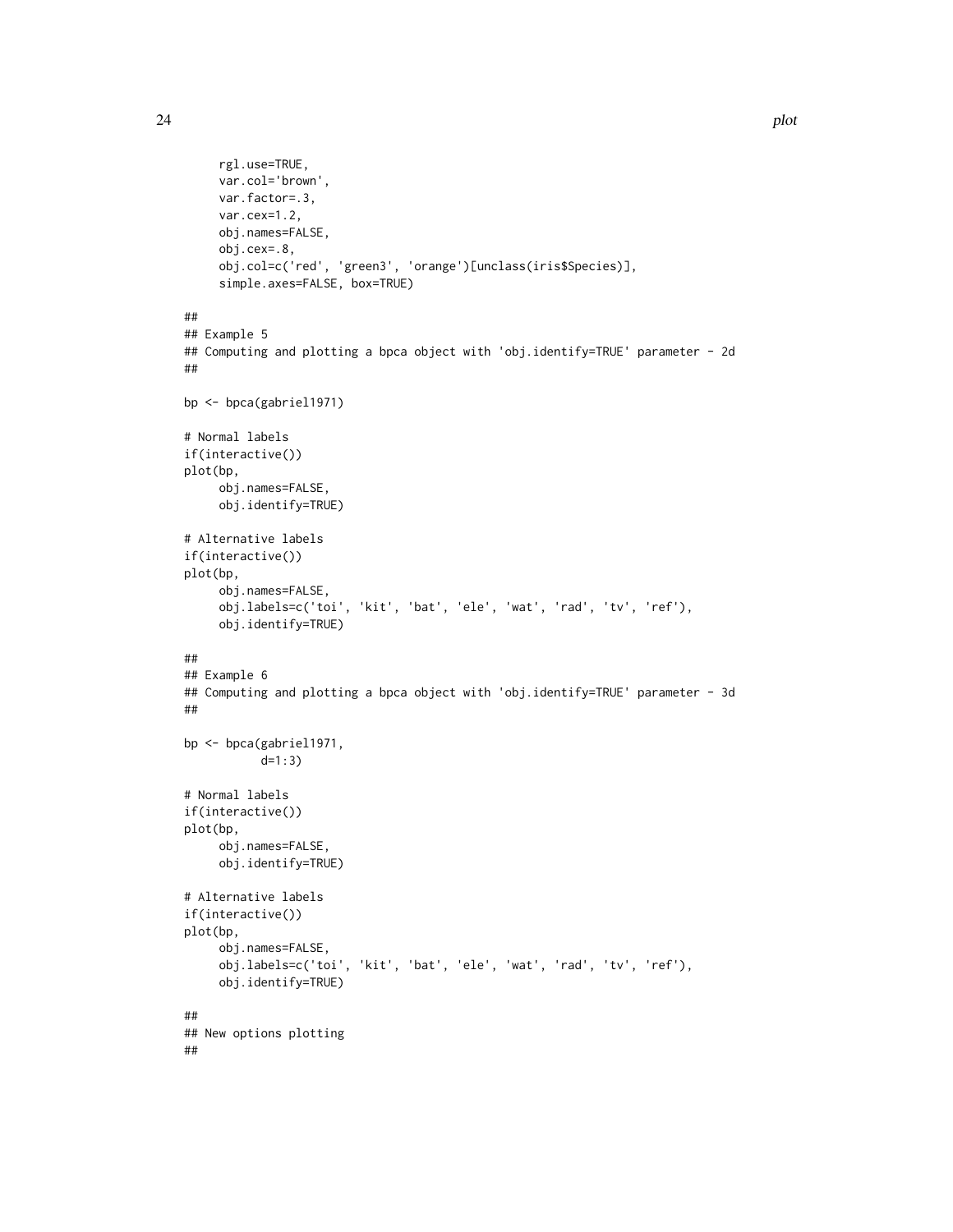plot the contract of the contract of the contract of the contract of the contract of the contract of the contract of the contract of the contract of the contract of the contract of the contract of the contract of the contr

```
plot(bpca(ontario))
# Labels for all objects
(obj.lab \leftarrow paste('g',1:18,
                  sep=''))
# Giving obj.labels
plot(bpca(ontario),
    obj.labels=obj.lab)
# Evaluate an object (1 is the default)
plot(bpca(ontario),
     type='eo',
     obj.cex=1)
plot(bpca(ontario),
     type='eo',
     obj.id=7,
     obj.cex=1)
# Giving obj.labels
plot(bpca(ontario),
     type='eo',
     obj.labels=obj.lab,
     obj.id=7,
     obj.cex=1)
# The same as above
plot(bpca(ontario),
     type='eo',
     obj.labels=obj.lab,
     obj.id='g7',
     obj.cex=1)
# Evaluate a variable (1 is the default)
plot(bpca(ontario),
     type='ev',
     var.pos=2,
     var.cex=1)
plot(bpca(ontario),
     type='ev',
     var.id='E7',
     obj.labels=obj.lab,
     var.pos=1,
     var.cex=1)
# A complete plot
cl < -1:3plot(bpca(iris[-5]),
     type='ev',
     var.id=1,
```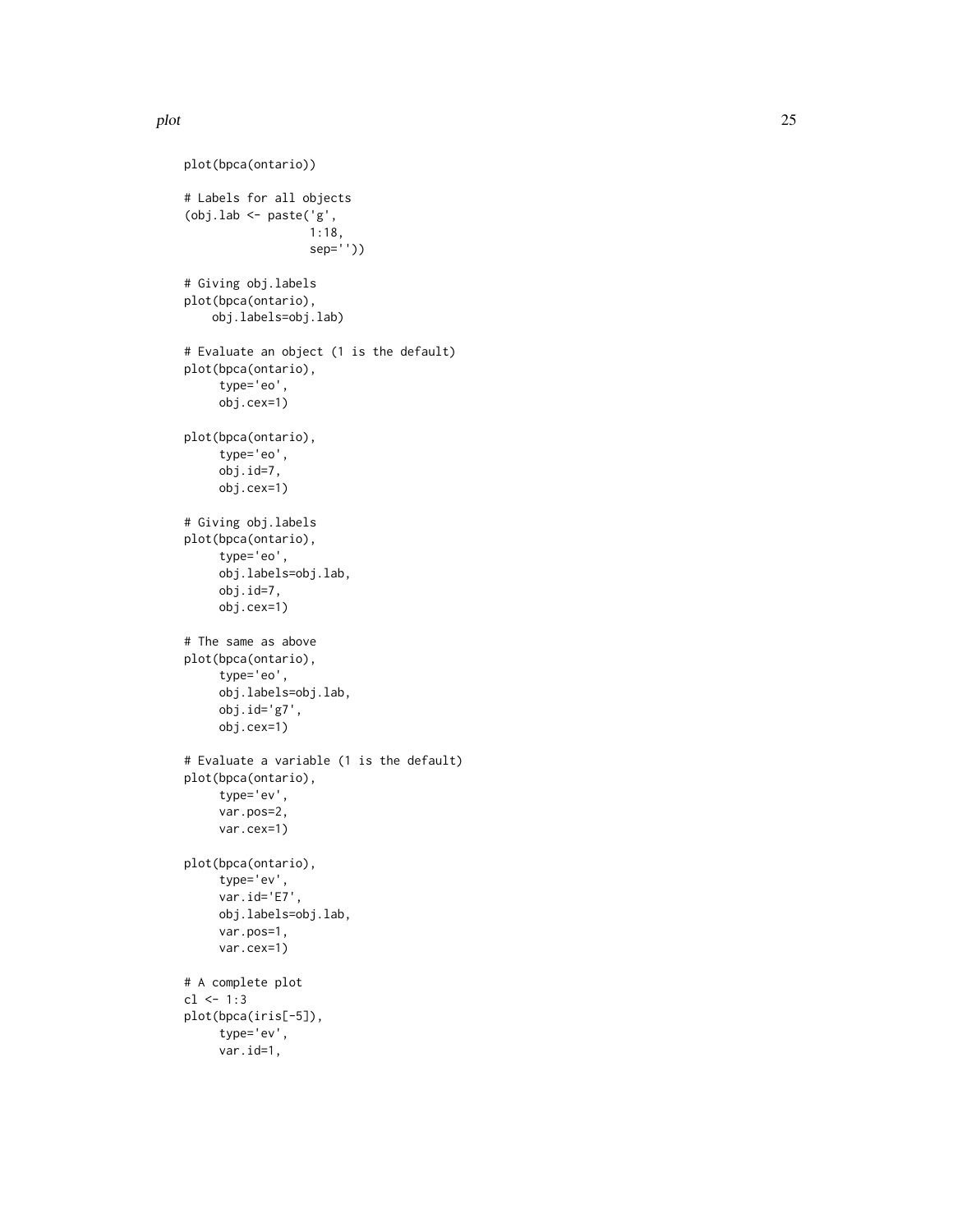```
var.fac=.3,
     obj.names=FALSE,
     obj.col=cl[unclass(iris$Species)])
legend('topleft',
      legend=levels(iris$Species),
       text.col=cl,
       pch=19,
       col=cl,
       cex=.9,
       box.lty=0)
# Compare two objects (1 and 2 are the default)
plot(bpca(ontario),
     type='co',
     c.radio=.4,
     c.color='blue',
     c.lwd=2)
plot(bpca(ontario),
     type='co',
     obj.labels=obj.lab,
    c.radio=.5,
    c.color='blue',
     c.lwd=2)
plot(bpca(ontario),
     type='co',
     obj.labels=obj.lab,
     obj.id=13:14)
plot(bpca(ontario),
     type='co',
     obj.labels=obj.lab,
     obj.id=c('g7',
              'g13'))
# Compare two variables
plot(bpca(ontario),
     type='cv',
     c.number=3,
     c.radio=1.5)
# Which won where/what
plot(bpca(ontario),
     type='ww')
# Discrimitiveness vs. representativeness
plot(bpca(ontario),
     type='dv')
plot(bpca(ontario),
     type='dv',
     c.number=4,
```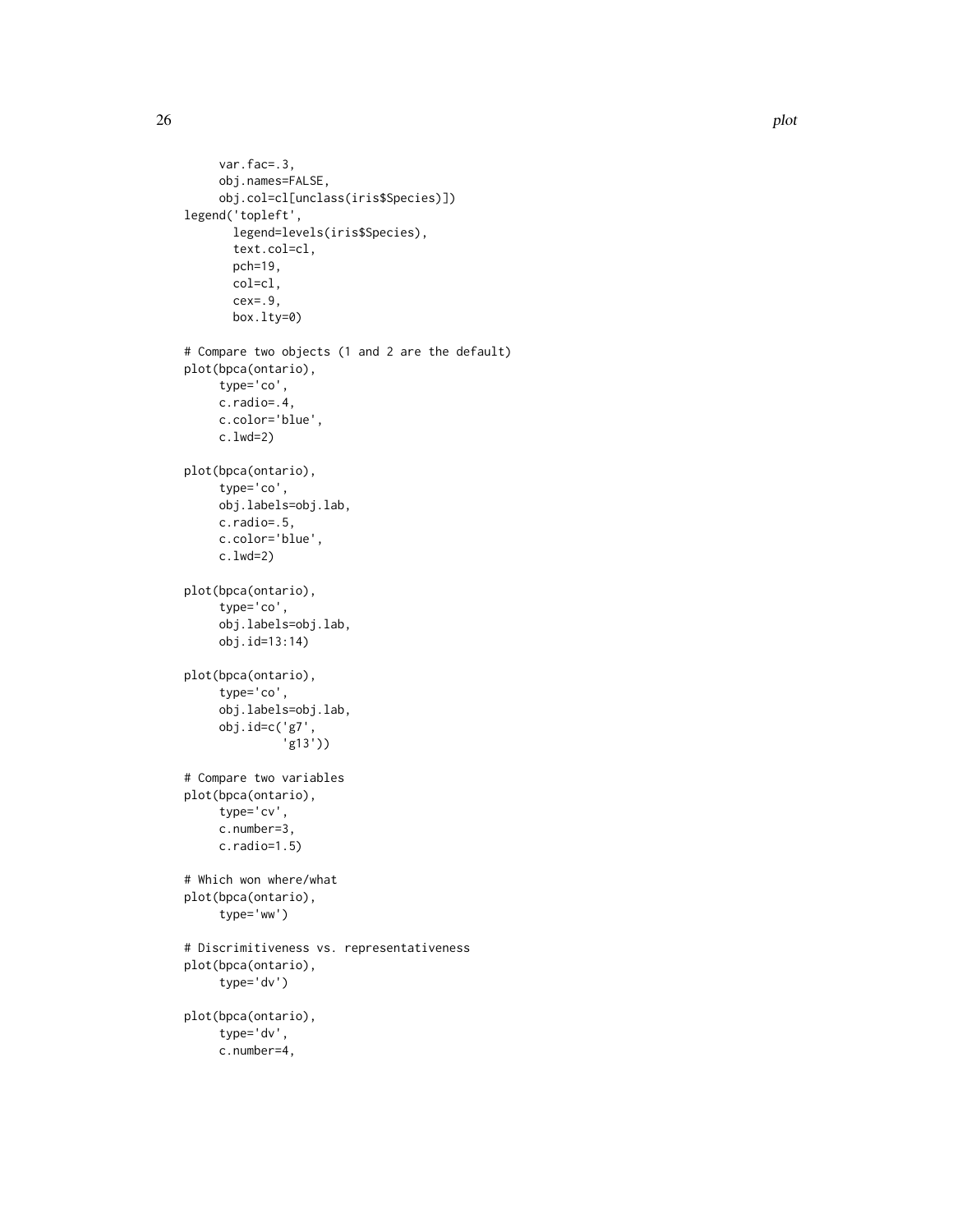# <span id="page-26-0"></span>print.xtable 27

```
c.radio=1)
# Means vs. stability
plot(bpca(ontario),
     type='ms')
plot(bpca(ontario),
     type='ms',
     c.number=3)
# Rank objects with ref. to the ideal variable
plot(bpca(ontario),
     type='ro')
plot(bpca(ontario),
     type='ro',
     c.number=6,
     c.radio=.5)
# Rank variables with ref. to the ideal object
plot(bpca(ontario),
     type='rv')
plot(bpca(ontario),
     type='rv',
     c.number=6,
     c.radio=.5)
plot(bpca(iris[-5]),
     type='eo',
     obj.id=42,
     obj.cex=1)
plot(bpca(iris[-5]),
     type='ev',
     var.id='Sepal.Width')
plot(bpca(iris[-5]),
     type='ev',
     var.id='Sepal.Width',
     var.factor=.3)
## End(Not run)
devAskNewPage(oask)
```
print.xtable *Print Method for xtable.bpca Objects*

#### Description

Returns (and prints) a summary list for xtable.bpca objects.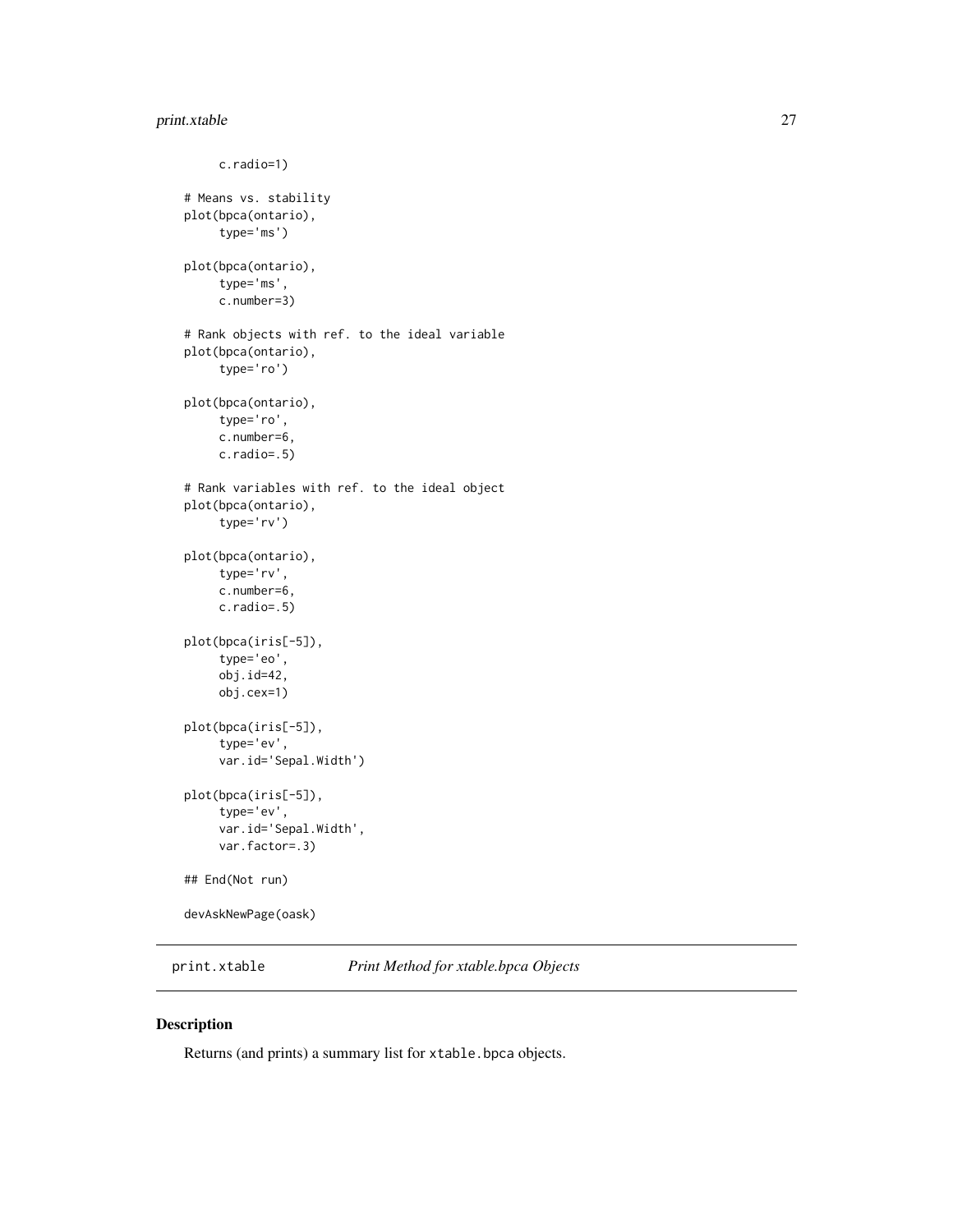# Usage

```
## S3 method for class 'xtable.bpca'
print(x,
      hline.after = getOption("xtable.hline.after", NULL),
      include.colnames = getOption("xtable.include.colnames", FALSE),
      add.to.row = getOption("xtable.add.to.row", NULL),
     sanitize.text.function = getOption("xtable.sanitize.text.function", NULL),
    sanitize.rownames.function = getOption("xtable.sanitize.rownames.function",
                                             sanitize.text.function),
    sanitize.colnames.function = getOption("xtable.sanitize.rownames.function",
                                             sanitize.text.function),...)
```
# Arguments

| $\mathsf{x}$               | A given object of the class xtable or xtable. bpca.                                                                                                                                                                                                                                                                                                                                                                            |
|----------------------------|--------------------------------------------------------------------------------------------------------------------------------------------------------------------------------------------------------------------------------------------------------------------------------------------------------------------------------------------------------------------------------------------------------------------------------|
| hline.after                | When type="latex", a vector of numbers between $-1$ and nrow(x), inclusive,<br>indicating the rows after which a horizontal line should appear. Default value<br>is NULL which means draw a line before and after the columns names, draw a<br>line before variables and at the end of the table.                                                                                                                              |
| include.colnames           |                                                                                                                                                                                                                                                                                                                                                                                                                                |
|                            | If TRUE the columns names are printed. Default value is FALSE which means<br>a column more elaborate was done.                                                                                                                                                                                                                                                                                                                 |
| add.to.row                 | A list of two components. The first component (which should be called 'pos')<br>is a list that contains the position of rows on which extra commands should be<br>added at the end. The second component (which should be called 'command') is<br>a character vector of the same length as the first component, which contains the<br>command that should be added at the end of the specified rows. Default value is<br>NULL. |
| sanitize.text.function     |                                                                                                                                                                                                                                                                                                                                                                                                                                |
|                            | All non-numeric entries (except row and column names) are sanitized in an at-<br>tempt to remove characters which have special meaning for the output format.<br>If sanitize text function is not NULL, it should be a function taking a charac-<br>ter vector and returning one, and will be used for the sanitization instead of the<br>default internal function. Default value is NULL.                                    |
| sanitize.rownames.function |                                                                                                                                                                                                                                                                                                                                                                                                                                |
|                            | Like the sanitize.text.function, but applicable to row names. The default uses<br>the sanitize.text.function.                                                                                                                                                                                                                                                                                                                  |
| sanitize.colnames.function |                                                                                                                                                                                                                                                                                                                                                                                                                                |
|                            | Like the sanitize.text.function, but applicable to column names. The default uses<br>the sanitize text function.                                                                                                                                                                                                                                                                                                               |
|                            | Other arguments of the print.xtable function (see xtable package).                                                                                                                                                                                                                                                                                                                                                             |

#### Author(s)

José Cláudio Faria (<joseclaudio.faria@gmail.com>) Clarice Garcia Borges Demétrio (<clarice@esalq.usp.br>) and Ivan Bezerra Allaman (<ivanalaman@gmail.com>)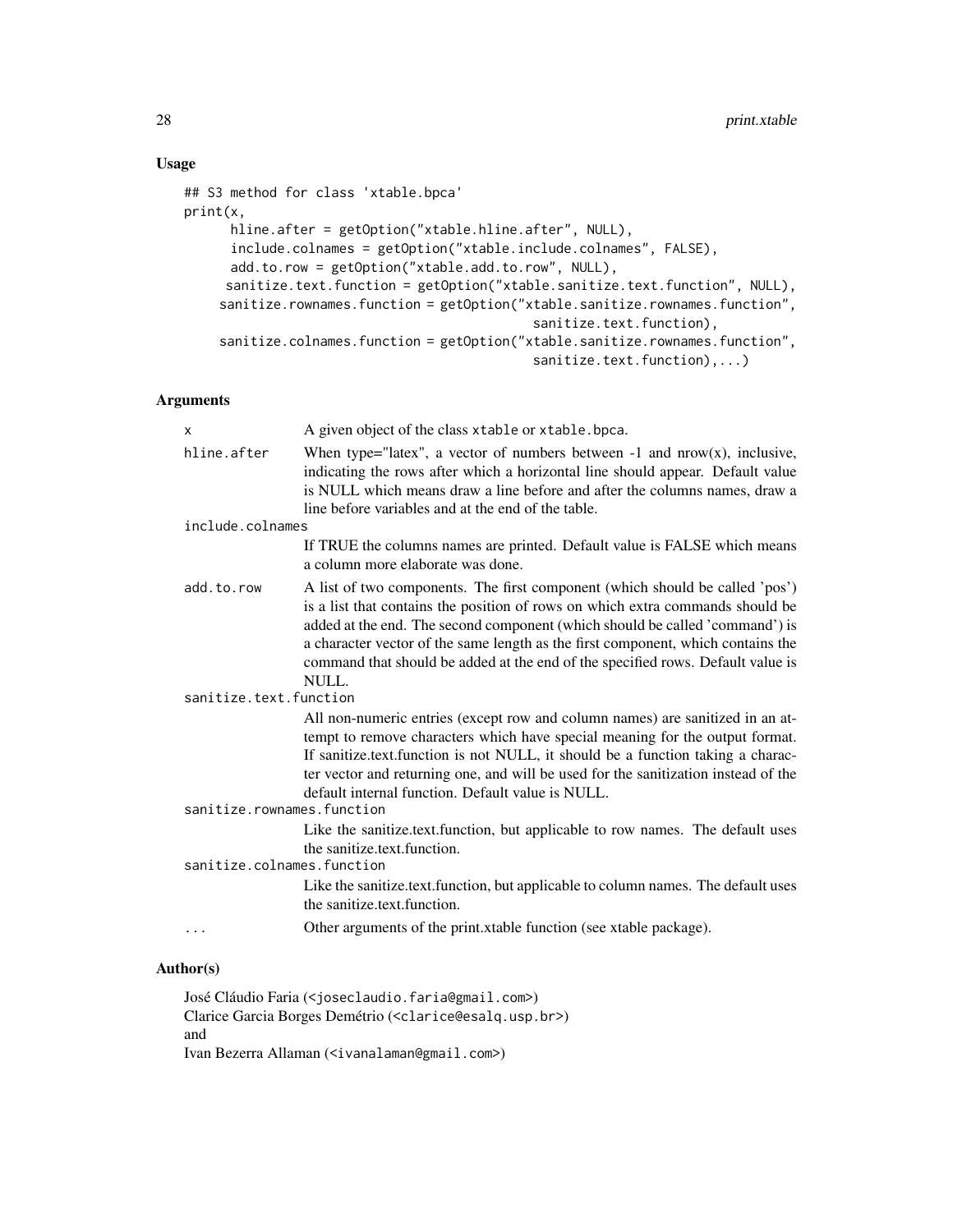#### <span id="page-28-0"></span>qbpca 29

### See Also

[xtable.bpca](#page-37-1); [xtable](#page-0-0)

# Examples

```
## Example 1: Principal labels in portuguese
library(xtable)
bp2 <- bpca(gabriel1971)
tbl <- xtable(bp2)
rownames(tbl) <- gsub('Eigenvectors','Autovetores',rownames(tbl))
rownames(tbl) <- c(rownames(tbl)[1:9],'Autovalores','Variância retida','Variância acumulada')
dimnames(tbl)[[2]] <- c('CP 1','CP 2')
print(tbl)
## Example 2: With bold in the column
tbl1 <- xtable(bp2)
bold \leftarrow function(x){
  paste('\textbf{',
        x,
        '}')
}
print(tbl1,
      sanitize.colnames.function = bold)
# Example 3: With italic in the rows
tbl2 <- xtable(bp2)
italic <- function(x){
  paste('& \textit{',
        x,
        '}')
} # It is necessary the character "&" to adapt the number of column of the table!
print(tbl2,
      sanitize.rownames.function = italic)
```
qbpca *Quality of the Representation of Variables by Biplot*

#### Description

This function returns an object of the class qbpca. It is a simple measure of the quality of biplot representation of the variables. The observed (in the data) and projected (under biplot reduction) correlations are computed.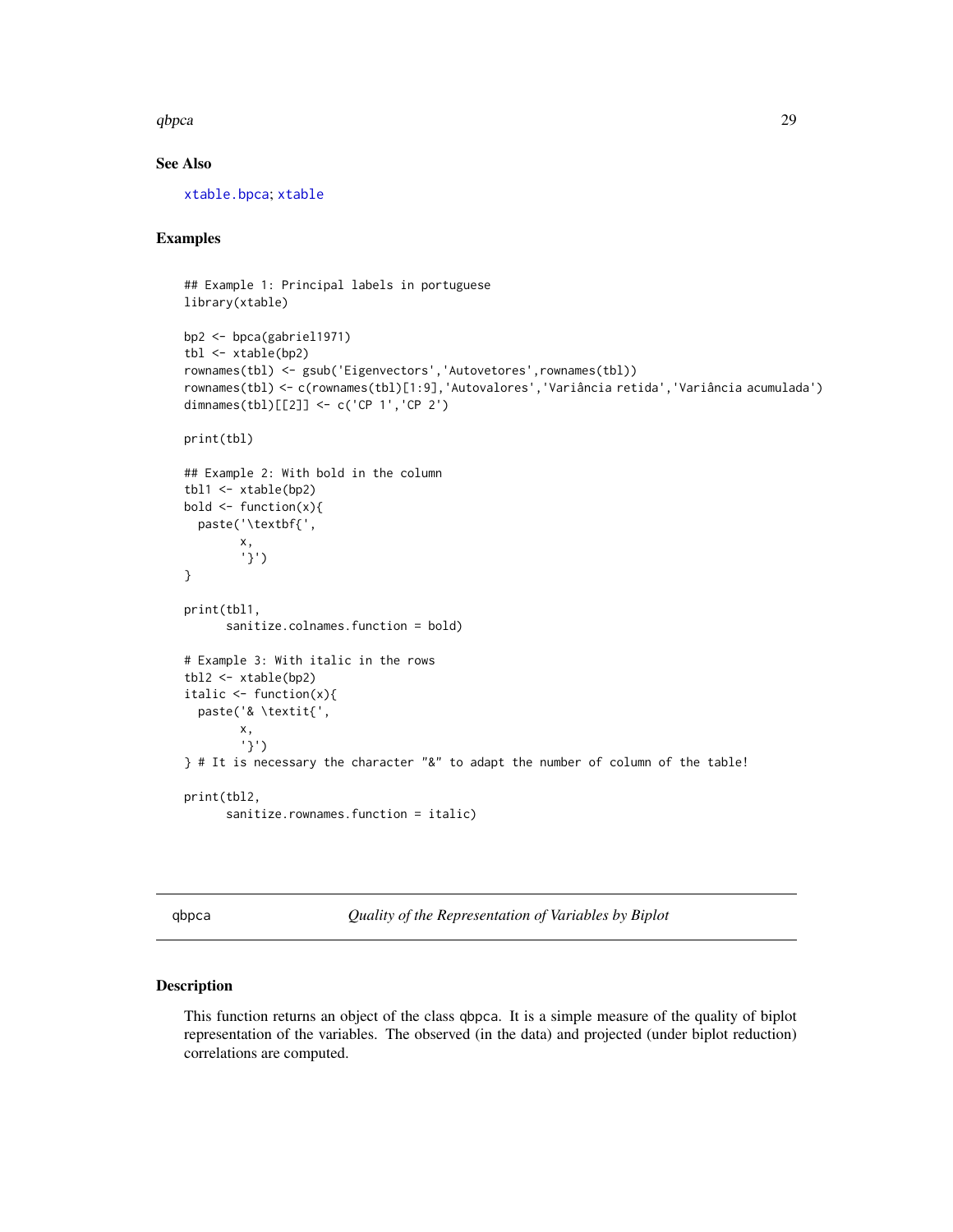<span id="page-29-0"></span>30 and the state of the state of the state of the state of the state of the state of the state of the state of the state of the state of the state of the state of the state of the state of the state of the state of the sta

#### Usage

qbpca(x, bpca)

#### Arguments

| X    | A data. frame or matrix object. |
|------|---------------------------------|
| bpca | A object of the class bpca.     |

# Details

This function binds the vectors of observed (from the matrix or data.frame) and projected (under biplot reduction) correlations for all variables.

### Value

An object of class qbpca and data. frame with two columns:

| obs    | A vector of the observed correlations for all variables.                                        |
|--------|-------------------------------------------------------------------------------------------------|
| var.rb | A vector of the projected correlations for all variables determined under biplot<br>reduction). |

# Author(s)

José Cláudio Faria (<joseclaudio.faria@gmail.com>) Clarice Garcia Borges Demétrio (<clarice@esalq.usp.br>) and Ivan Bezerra Allaman (<ivanalaman@gmail.com>)

# References

Johnson, R. A. and Wichern, D. W. (1988) *Applied multivariate statistical analysis*. Prentice-Hall, Inc., Upper Saddle River, NJ, USA, 6 ed.

#### See Also

[bpca](#page-5-1)

```
##
## Example 1
## Example of 'var.rb=TRUE' parameter as a measure of the quality of the biplot - 2d
##
oask <- devAskNewPage(dev.interactive(orNone=TRUE))
## Differences between methods of factorization
# SQRT
bp1 <- bpca(gabriel1971,
```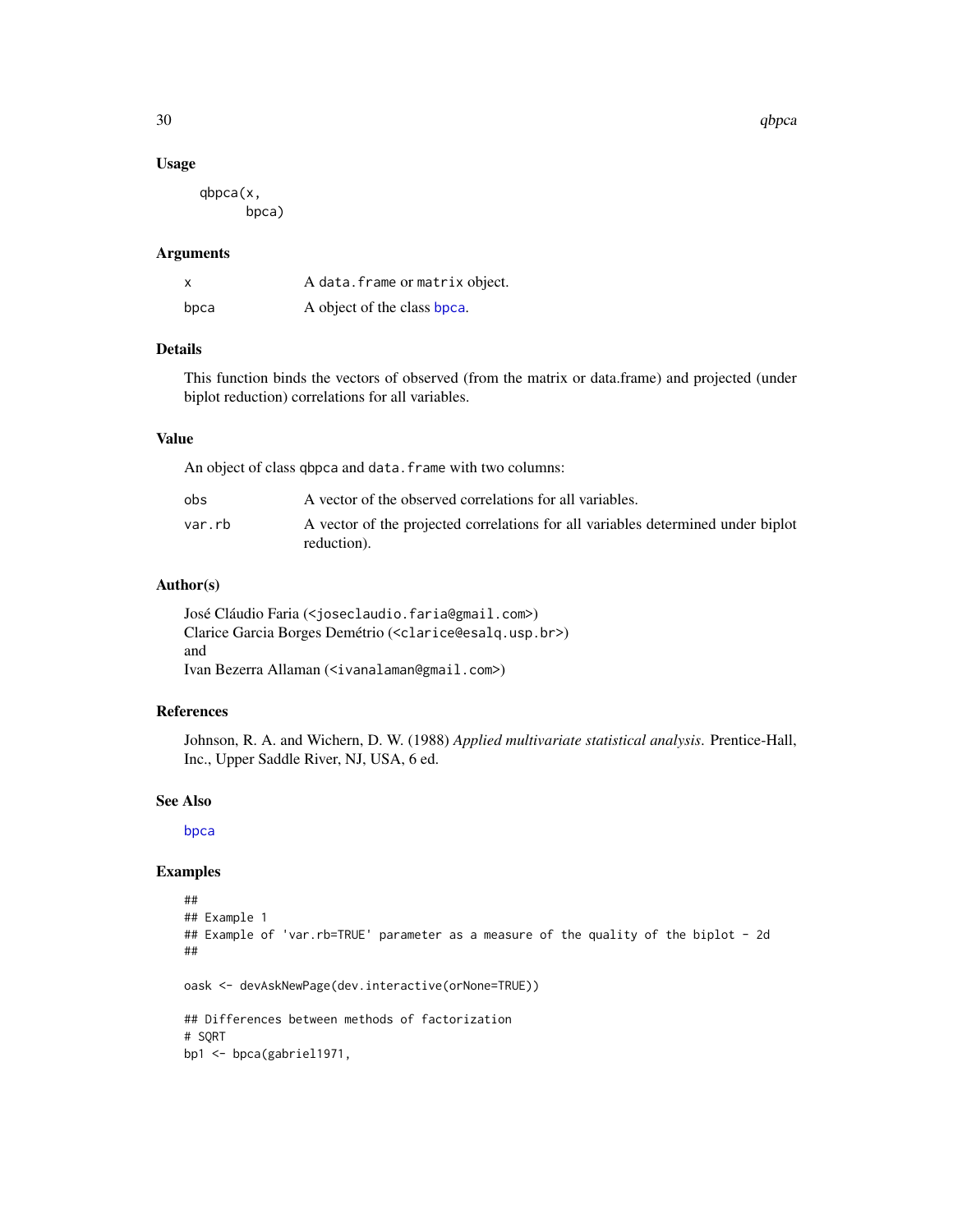#### qbpca  $\frac{31}{2}$

```
meth='sqrt',
            var.rb=TRUE)
qbp1 <- qbpca(gabriel1971,
              bp1)
plot(qbp1,
    main='sqrt - 2d \n (poor)')
# JK
bp2 <- bpca(gabriel1971,
            meth='jk',
            var.rb=TRUE)
qbp2 <- qbpca(gabriel1971,
              bp2)
plot(qbp2,
    main='jk - 2d \n (very poor)')
# GH
bp3 <- bpca(gabriel1971,
            meth='gh',
            var.rb=TRUE)
qbp3 <- qbpca(gabriel1971,
              bp3)
plot(qbp3,
    main='gh - 2d \n\leq (good)')# HJ
bp4 <- bpca(gabriel1971,
            meth='hj',
            var.rb=TRUE)
qbp4 <- qbpca(gabriel1971,
             bp4)
plot(qbp4,
     main='hj - 2d \n (good)')
##
## Example 2
## Example of 'var.rb=TRUE' parameter as a measure of the quality of the biplot - 3d
##
## Differences between methods of factorization
# SQRT
bp1 <- bpca(gabriel1971,
```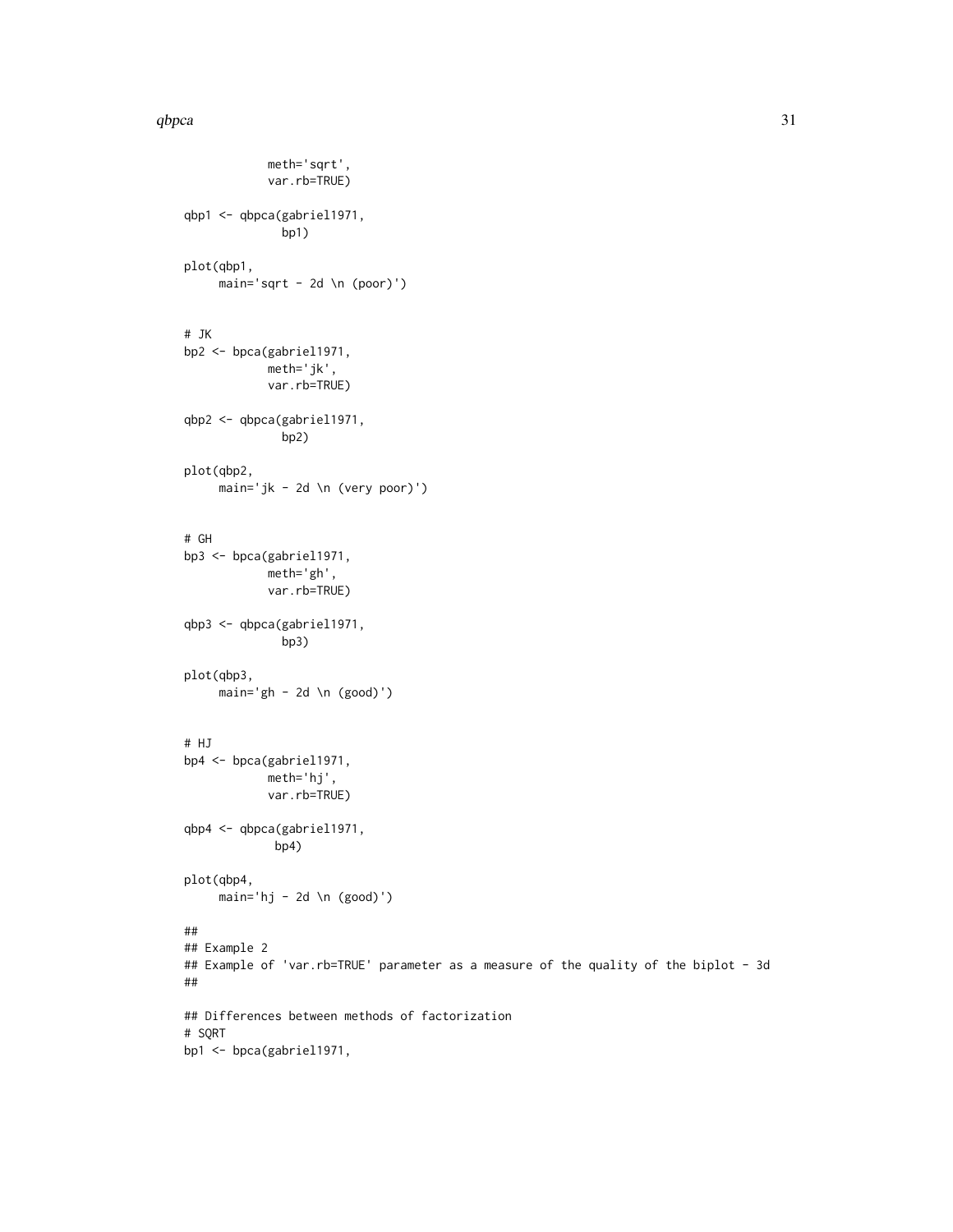```
meth='sqrt',
            d=1:3,
            var.rb=TRUE)
qbp1 <- qbpca(gabriel1971,
              bp1)
plot(qbp1,
    main='sqrt - 3d \n\in (poor)')# JK
bp2 <- bpca(gabriel1971,
            meth='jk',
            d=1:3,
            var.rb=TRUE)
qbp2 <- qbpca(gabriel1971,
             bp2)
plot(qbp2,
    main='jk - 3d \n (very poor)')
# GH
bp3 <- bpca(gabriel1971,
            meth='gh',
            d=1:3,
            var.rb=TRUE)
qbp3 <- qbpca(gabriel1971,
              bp3)
plot(qbp3,
    main='gh - 3d \n\in (whow!)')# HJ
bp4 <- bpca(gabriel1971,
            meth='hj',
            d=1:3,
            var.rb=TRUE)
qbp4 <- qbpca(gabriel1971,
              bp4)
plot(qbp4,
    main='hj - 3d \n (whow!)')
devAskNewPage(oask)
```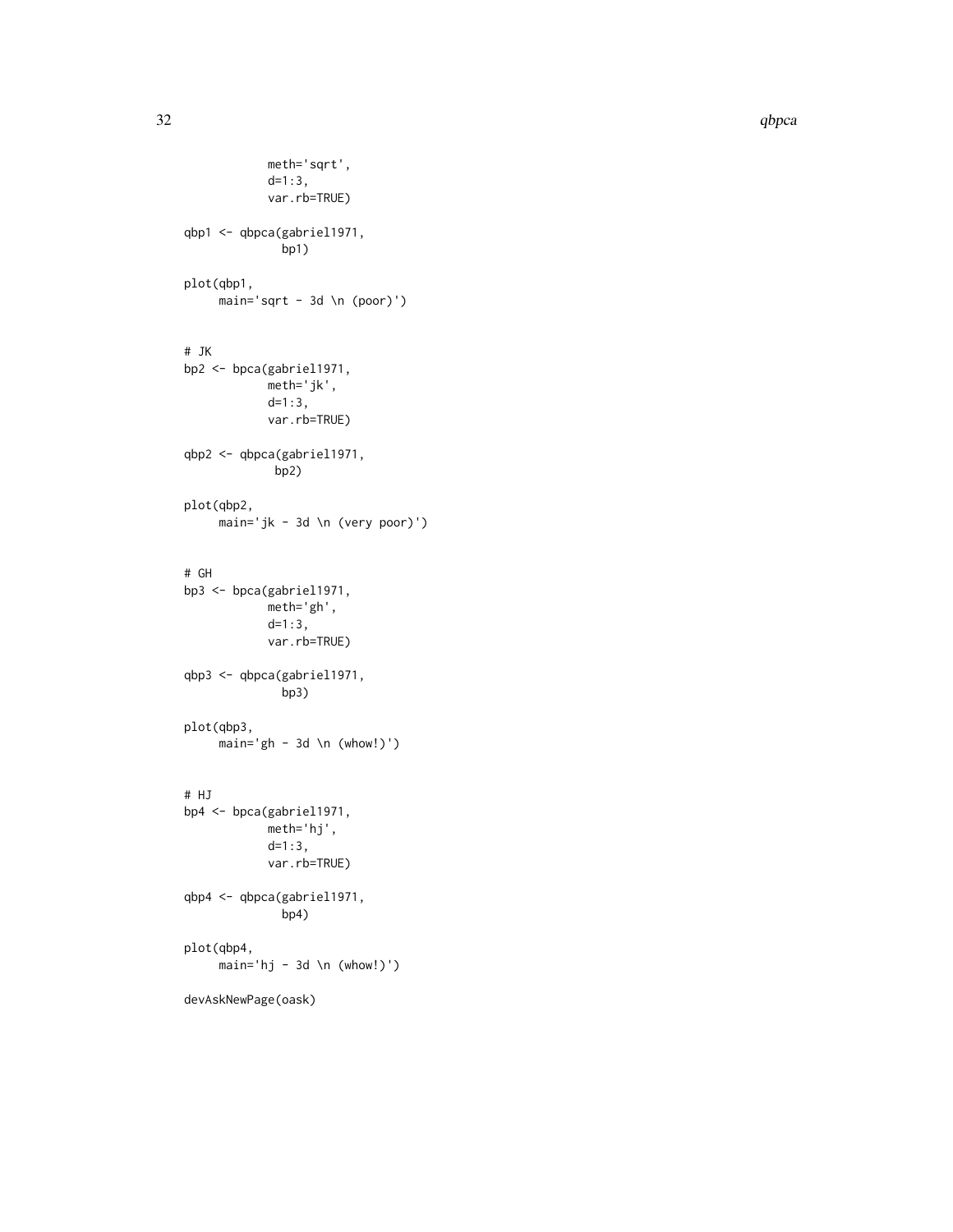<span id="page-32-0"></span>

# Description

Returns (and prints) a summary list for bpca (bpca.2d and bpca.3d) objects.

# Usage

```
## S3 method for class 'bpca'
summary(object,
        presentation=FALSE, ...)
```
# Arguments

| object                  | A given object of the class bpca, (bpca, 2d or bpca, 3d).                                                                                              |
|-------------------------|--------------------------------------------------------------------------------------------------------------------------------------------------------|
| presentation            | Logic. If TRUE the summary of the class bpca, (bpca. 2d, bpca. 3d is showed<br>well formated in the screen, else, return a list. The default is FALSE. |
| $\cdot$ $\cdot$ $\cdot$ | Potential further arguments (require by generic).                                                                                                      |

# Author(s)

```
José Cláudio Faria (<joseclaudio.faria@gmail.com>)
Clarice Garcia Borges Demétrio (<clarice@esalq.usp.br>)
and
Ivan Bezerra Allaman (<ivanalaman@gmail.com>)
```
# See Also

[bpca](#page-5-1), [xtable.bpca](#page-37-1)

```
##
## Example 1
## bpca - 2d
##
# bpca
bp <- bpca(gabriel1971)
summary(bp)
summary(bp,
        presentation=TRUE)
##
## Example 2
## bpca - 3d
##
bp <- bpca(gabriel1971,
```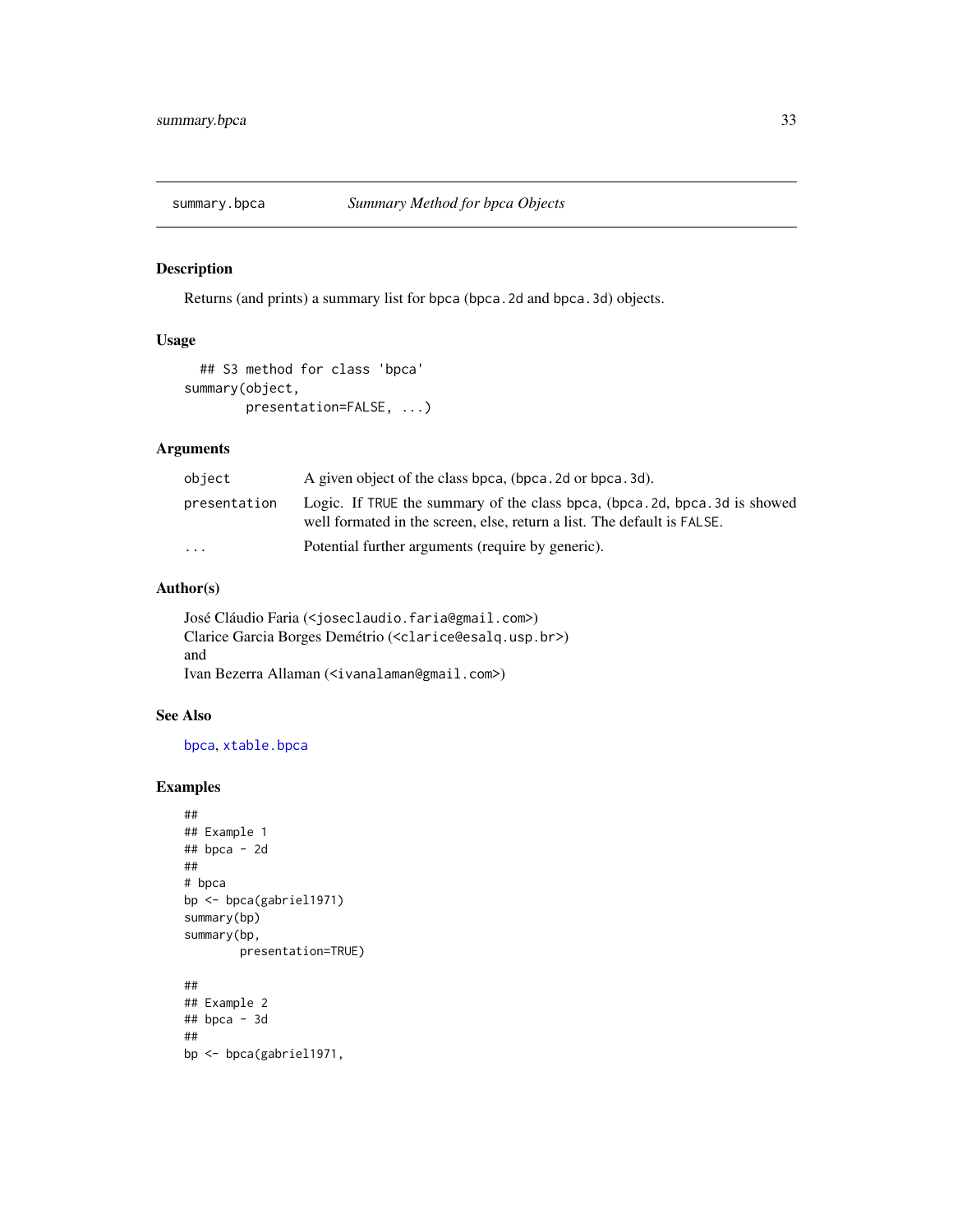#### 34 var.rbf

```
d=1:3)
# bpca
```

```
sm <- summary(bp)
str(sm)
sm
summary(bp,
        presentation=TRUE)
```
# var.rbf *Projected Correlations by bpca*

# Description

Computes the matrix of graphical correlations represented by biplot for a matrix of variable coordinates.

#### Usage

var.rbf(x)

# Arguments

x A given object of the classes 'bpca.2d' and 'bpca.3d'.

# Value

A matrix of graphical correlations represented by biplot.

# Note

This function is mainly for internal use in the bpca package, and may not remain available (unless we see a good reason).

#### Author(s)

José Cláudio Faria (<joseclaudio.faria@gmail.com>) Clarice Garcia Borges Demétrio (<clarice@esalq.usp.br>) and Ivan Bezerra Allaman (<ivanalaman@gmail.com>)

# See Also

[bpca](#page-5-1)

<span id="page-33-0"></span>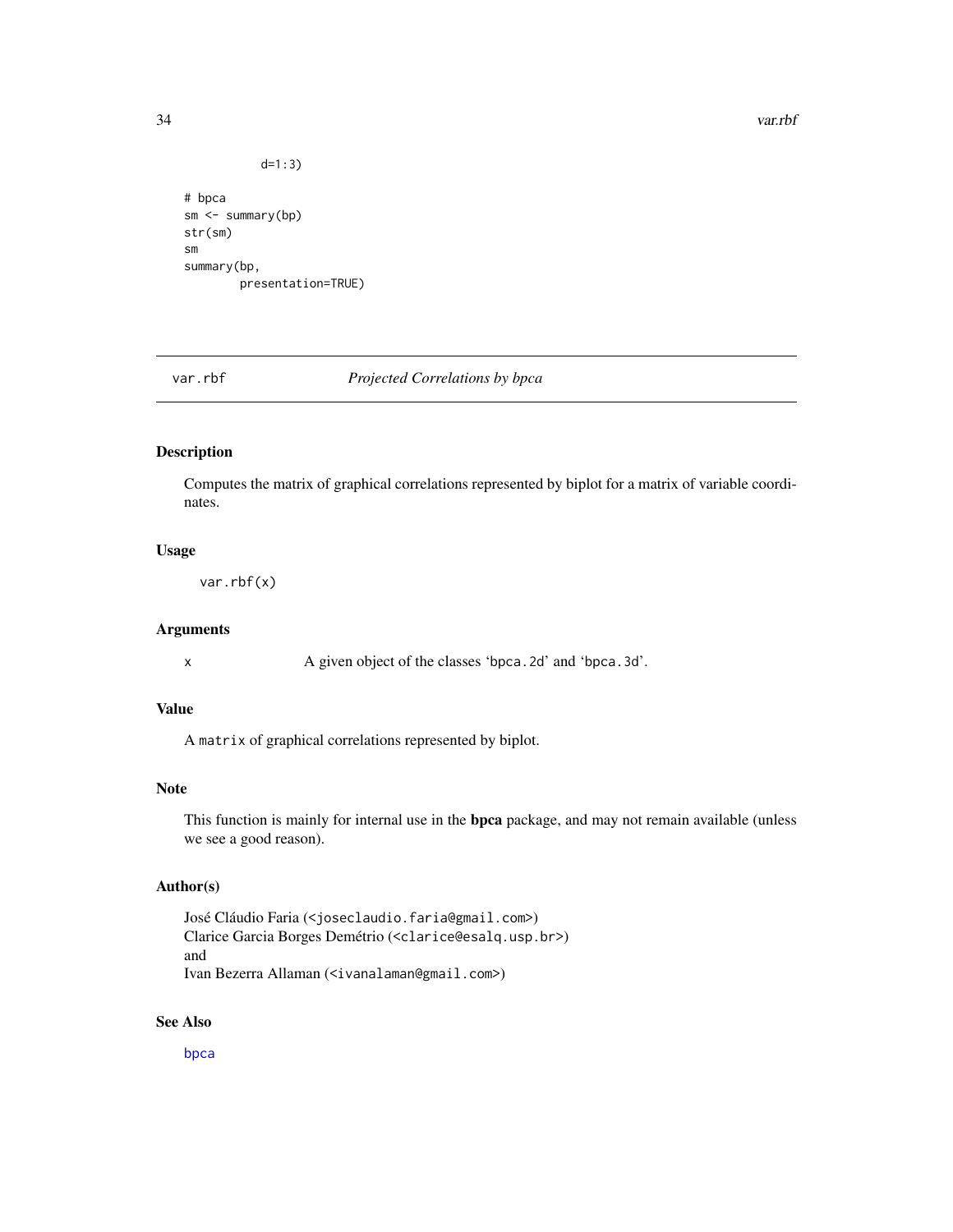#### <span id="page-34-0"></span>var.rdf 35

# Examples

```
##
## Particular use
##
bp1 <- bpca(gabriel1971)
bp1$var.rb # NA
# Computes the correlations of all variables under the biplot projection
(res <- var.rbf(bp1$coord$var))
##
## Common use
##
bp2 <- bpca(gabriel1971,
            var.rb=TRUE)
bp2$var.rb
```
var.rdf *Diagnostic of Projected Correlations*

#### Description

Computes the diagnostic of poor graphical correlations projected by biplot according to an arbitrary 'limit'.

#### Usage

var.rdf(x, var.rb, limit)

#### Arguments

|        | A given object of the classe data. frame or matrix.                              |
|--------|----------------------------------------------------------------------------------|
| var.rb | A given object of the class matrix with the projected correlations by biplot.    |
| limit  | A vector giving the percentual limit to define poor representation of variables. |

# Value

A data.frame of poor graphical correlations projected by biplot.

### Note

This function is mainly for internal use in the bpca package, and may not remain available (unless we see a good reason).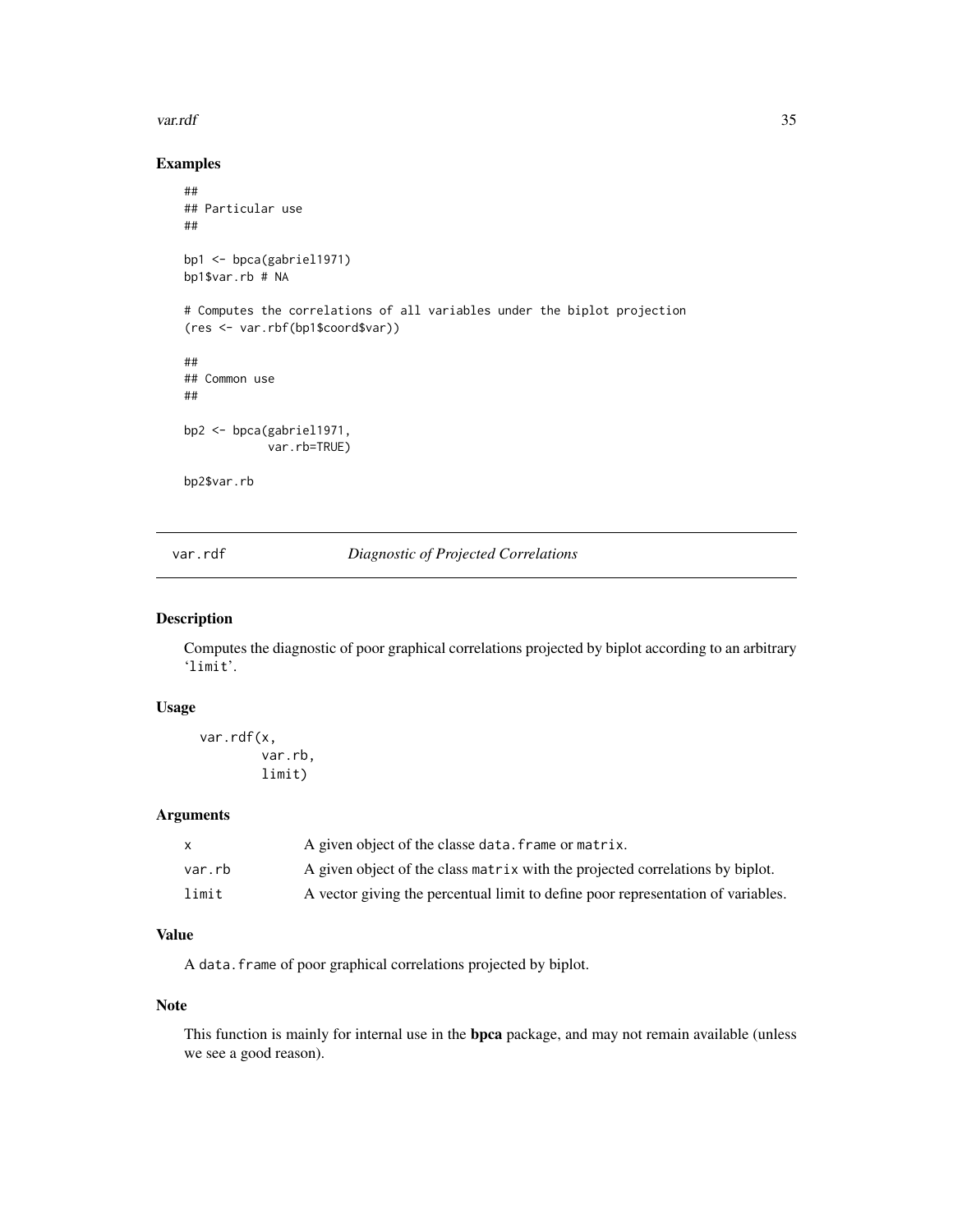### Author(s)

```
José Cláudio Faria (<joseclaudio.faria@gmail.com>)
Clarice Garcia Borges Demétrio (<clarice@esalq.usp.br>)
and
Ivan Bezerra Allaman (<ivanalaman@gmail.com>)
```
# See Also

[bpca](#page-5-1).

```
##
## Example 1
## Diagnostic of gabriel1971 dataset representation
##
oask <- devAskNewPage(dev.interactive(orNone=TRUE))
bp1 <- bpca(gabriel1971,
            meth='hj',
            var.rb=TRUE)
(res <- var.rdf(gabriel1971,
                bp1$var.rb,
                lim=3))
class(res)
##
## Example 2
## Diagnostic of gabriel1971 dataset representation with var.rd parameter
##
bp2 <- bpca(gabriel1971,
            meth='hj',
            var.rb=TRUE,
            var.rd=TRUE,
           limit=3)
plot(bp2,
     var.factor=2)
bp2$var.rd
bp2$eigenvectors
# Graphical visualization of the importance of the variables not contemplated
# in the reduction
plot(bpca(gabriel1971,
         meth='hj',
          d=3:4),
    main='hj',
```
<span id="page-35-0"></span>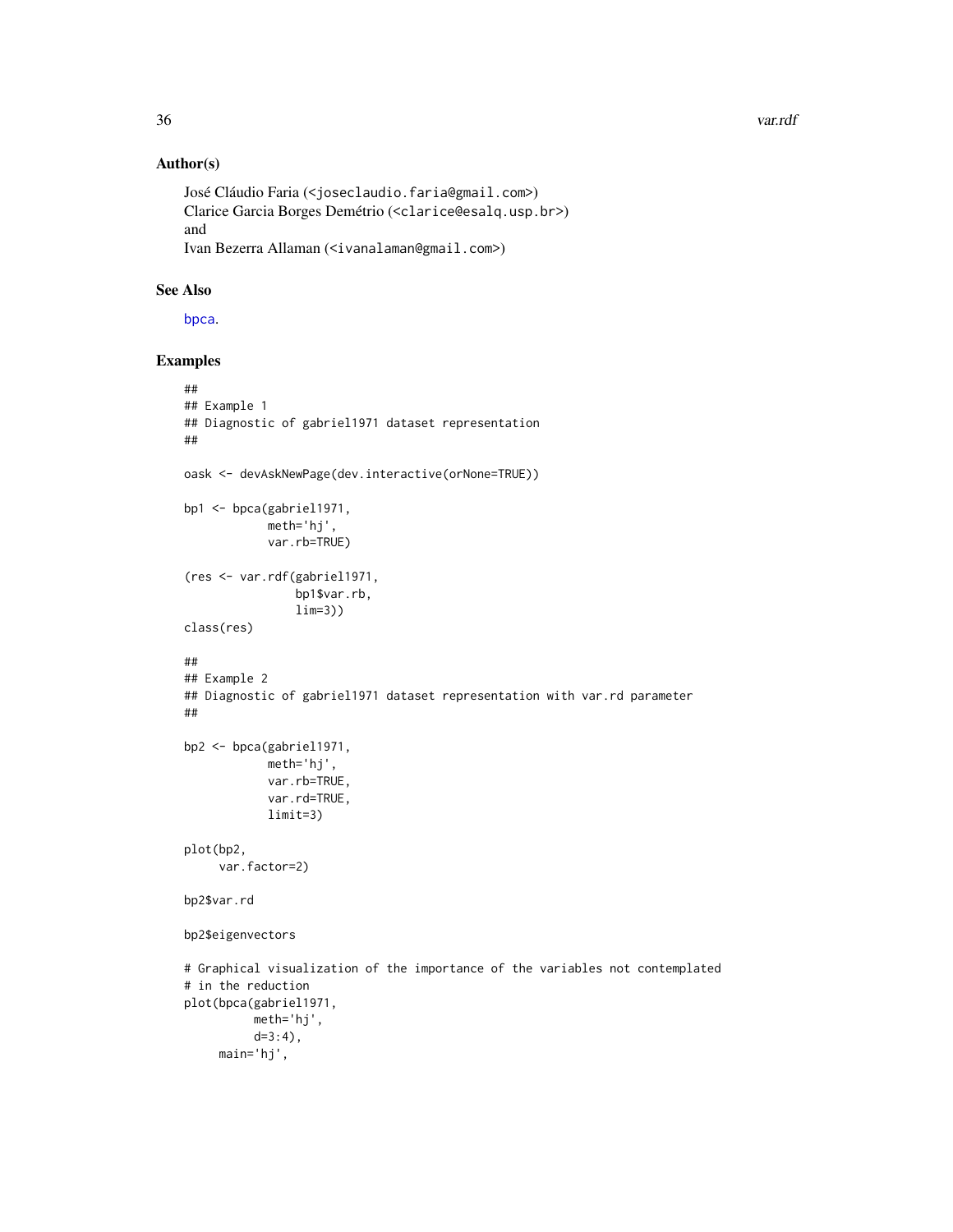#### var.rdf 37

```
xlim=c(-1,1),ylim=c(-1,1))
# Interpretation:
# RUR followed by CRISTIAN contains information dimensions that
# wasn't contemplated by the biplot reduction (PC3).
# Between all, RUR followed by CRISTIAN, variables are the most poor represented
# by a 2d biplot.
## Not run:
##
## Example 3
## Diagnostic of iris dataset representation with var.rd parameter
##
bp3 <- bpca(iris[-5],
            var.rb=TRUE,
            var.rd=TRUE,
            limit=3)
plot(bp3,
     obj.col=c('red', 'green3', 'blue')[unclass(iris$Species)],
     var.factor=.3)
bp3$var.rd
bp3$eigenvectors
# Graphical diagnostic
plot(bpca(iris[-5],
          d=3:4),
     obj.col=c('red', 'green3', 'blue')[unclass(iris$Species)],
     obj.names=FALSE,
     var.factor=.6,
     xlim=c(-2,3),ylim=c(-1,1))
# Interpretation:
# Sepal.length followed by Petal.Width contains information in dimensions
# (PC3 - the PC3 is, essentially, a contrast among both) that wasn't fully
# contemplated by the biplot reduction (PC1 and PC2) .
# Therefore, between all variables, they have the most poor representation by a
# 2d biplot.
bp4 <- bpca(iris[-5],
            d=1:3,
            var.rb=TRUE,
            var.rd=TRUE,
            limit=2)
plot(bp4,
     obj.names=FALSE,
     obj.pch=c('+', '-', '*')[unclass(iris$Species)],
     obj.col=c('red', 'green3', 'blue')[unclass(iris$Species)],
```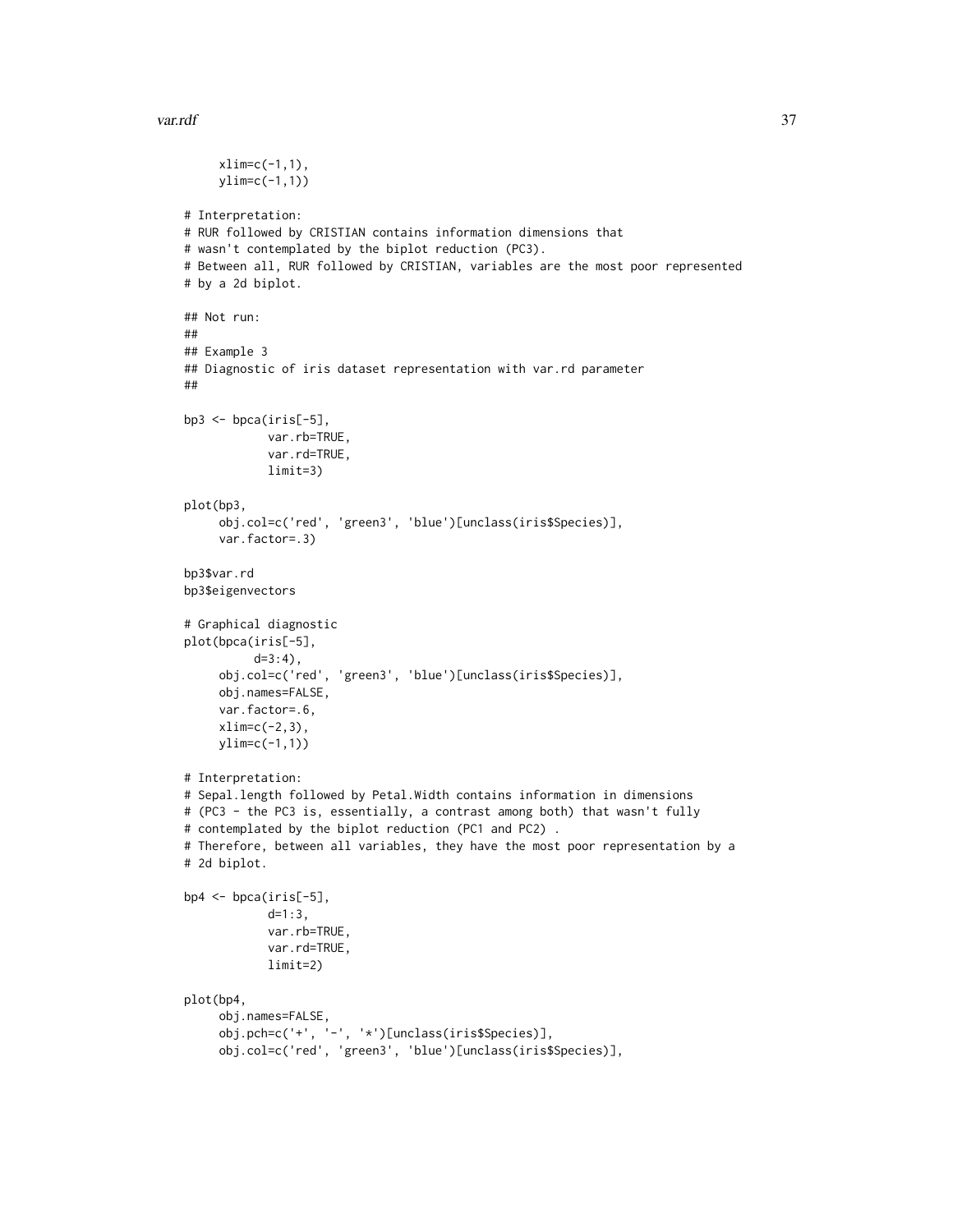```
obj.cex=1,
    xlim=c(-5,5),
    ylim=c(-5,5),
    zlim=c(-5,5),
    var.factor=.5)
bp4$var.rd
bp4$eigenvectors
round(bp3$var.rb, 2)
round(cor(iris[-5]), 2)
# Good representation of all variables with a 3d biplot!
## End(Not run)
devAskNewPage(oask)
```
<span id="page-37-1"></span>xtable.bpca *LaTeX table of the Biplot.*

# Description

This function returns a LaTeX table of the bpca objects.

# Usage

```
xtable.bpca(x,
            caption = NULL,
            label = NULL,align = NULL,
            digits = NULL,
            display = NULL,
            auto = FALSE, ...)
```
# Arguments

| x       | A object of the class bpca objects.                                                                                                                                                                                                                                                                                                      |
|---------|------------------------------------------------------------------------------------------------------------------------------------------------------------------------------------------------------------------------------------------------------------------------------------------------------------------------------------------|
| caption | Character vector of length 1 or 2 containing the table's caption or title. If length<br>is 2, the second item is the "short caption" used when LaTeX generates a "List"<br>of Tables". Set to NULL to suppress the caption. Default value is NULL.                                                                                       |
| label   | Character vector of length 1 containing the LaTeX '\label' or HTML anchor.<br>Set to NULL to suppress the label. Default value is NULL.                                                                                                                                                                                                  |
| align   | Character vector of length equal to the number of columns of the resulting table,<br>indicating the alignment of the corresponding columns. Also, "I" may be used<br>to produce vertical lines between columns in LaTeX tables, but these are effec-<br>tively ignored when considering the required length of the supplied vector. If a |

<span id="page-37-0"></span>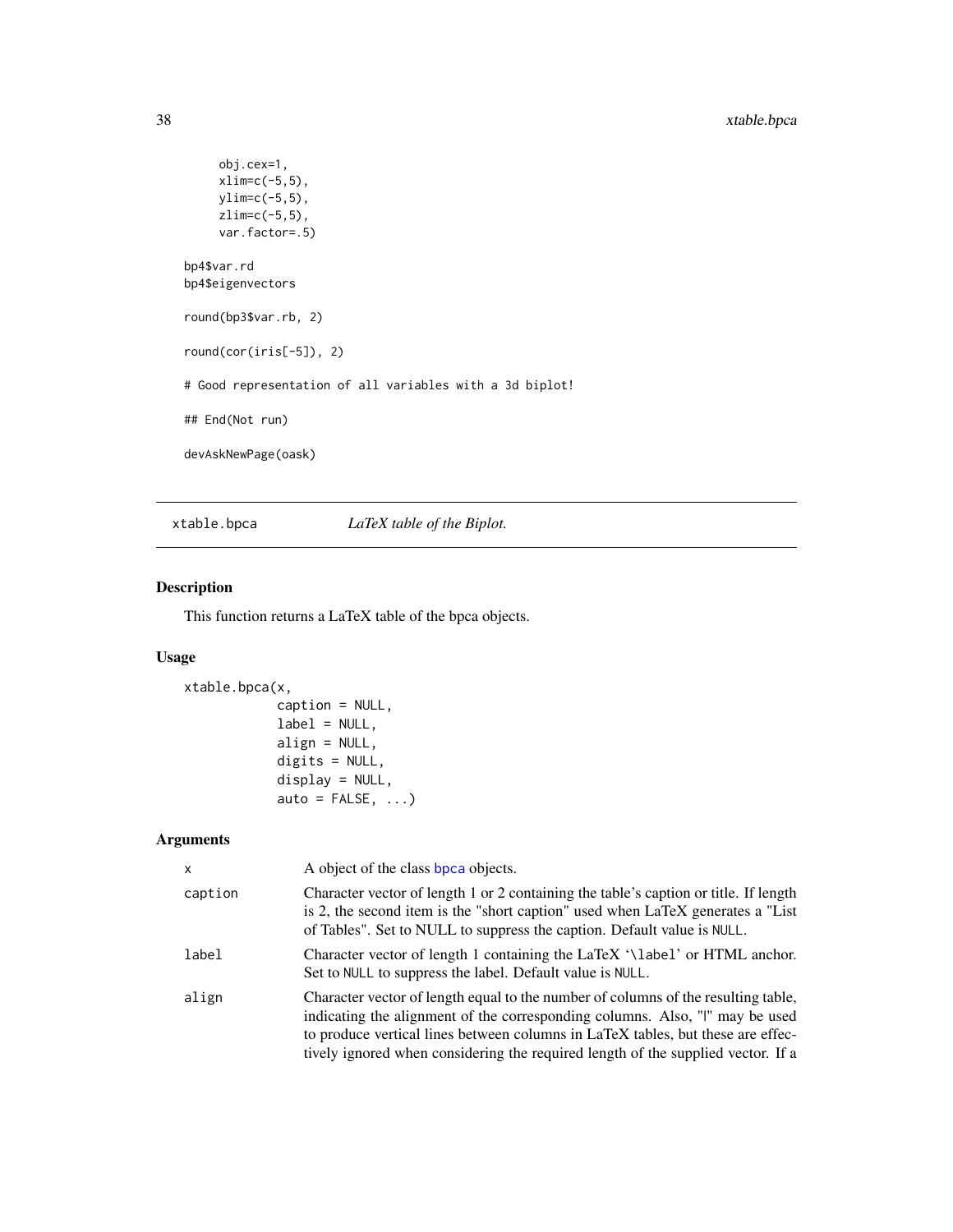|         | character vector of length one is supplied, it is split as strsplit(align, "")[[1]] be-<br>fore processing. Since the row names are printed in the first column, the length<br>of align is one greater than $ncol(x)$ if x is a data.frame. Use "1", "r", and "c"<br>to denote left, right, and center alignment, respectively. Use "p3cm" etc. for a<br>LaTeX column of the specified width. For HTML output the "p" alignment is<br>interpreted as "1", ignoring the width request. Default depends on the class of x.                                                                                                                                                                                                                                                                                |
|---------|---------------------------------------------------------------------------------------------------------------------------------------------------------------------------------------------------------------------------------------------------------------------------------------------------------------------------------------------------------------------------------------------------------------------------------------------------------------------------------------------------------------------------------------------------------------------------------------------------------------------------------------------------------------------------------------------------------------------------------------------------------------------------------------------------------|
| digits  | Numeric vector of length equal to one (in which case it will be replicated as<br>necessary) or to the number of columns of the resulting table or matrix of the<br>same size as the resulting table, indicating the number of digits to display in the<br>corresponding columns. Since the row names are printed in the first column, the<br>length of the vector digits or the number of columns of the matrix digits is one<br>greater than $ncol(x)$ if x is a data. frame. Default depends on the class of x.<br>If values of digits are negative, the corresponding values of x are displayed in<br>scientific format with abs(digits) digits.                                                                                                                                                     |
| display | Character vector of length equal to the number of columns of the resulting table,<br>indicating the format for the corresponding columns. Since the row names are<br>printed in the first column, the length of display is one greater than $ncol(x)$ if x<br>is a data.frame. These values are passed to the formatC function. Use "d" (for<br>integers), "f", "e", "E", "g", "G", "fg" (for reals), or "s" (for strings). "f" gives<br>numbers in the usual xxx.xxx format; "e" and "E" give n.ddde+nn or n.dddE+nn<br>(scientific format); "g" and "G" put x[i] into scientific format only if it saves<br>space to do so. "fg" uses fixed format as "f", but digits as number of significant<br>digits. Note that this can lead to quite long result strings. Default depends on<br>the class of x. |
| auto    | Logical, indicating whether to apply automatic format when no value is passed<br>to align, digits, or display. This <i>i</i> autoformat <sub>i</sub> (based on xalign, xdigits, and xdis-<br>play) can be useful to quickly format a typical matrix or data. frame. Default<br>value is FALSE.                                                                                                                                                                                                                                                                                                                                                                                                                                                                                                          |
|         | Additional arguments. (Currently ignored.)                                                                                                                                                                                                                                                                                                                                                                                                                                                                                                                                                                                                                                                                                                                                                              |

# Details

This function extracts tabular information from x and returns an object of class "xtable.bpca", "xtable" or "data.frame".

It is necessary to declare the latex packages: 'multirow' in the preamble of the Rnoweb file to make available all the resources of the function xtable.bpca.

# Value

An object of the class xtable.bpca.

# Author(s)

José Cláudio Faria (<joseclaudio.faria@gmail.com>) Clarice Garcia Borges Demétrio (<clarice@esalq.usp.br>) and Ivan Bezerra Allaman (<ivanalaman@gmail.com>)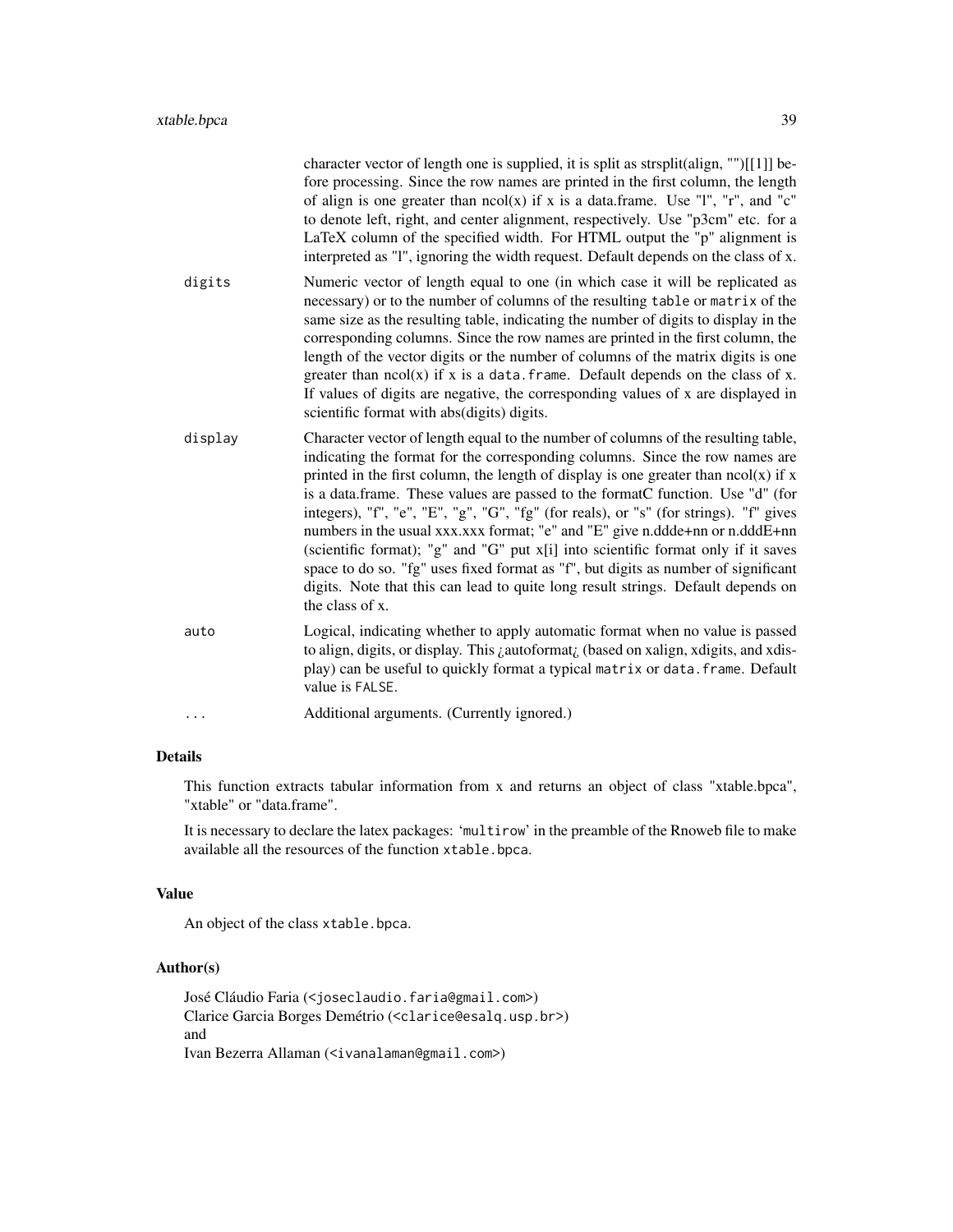# <span id="page-39-0"></span>References

Johnson, R. A. and Wichern, D. W. (1988) *Applied multivariate statistical analysis*. Prentice-Hall, Inc., Upper Saddle River, NJ, USA, 6 ed.

# See Also

[bpca](#page-5-1), [xtable](#page-0-0)

# Examples

## Example 1: The simplest possible library(xtable)

bp <- bpca(iris[-5], d=1:3)

xtable(bp)

## Example 2: With caption and label bp2 <- bpca(gabriel1971)

xtable(bp2,

```
caption='Biplot gabriel1971',
label='example_2')
```